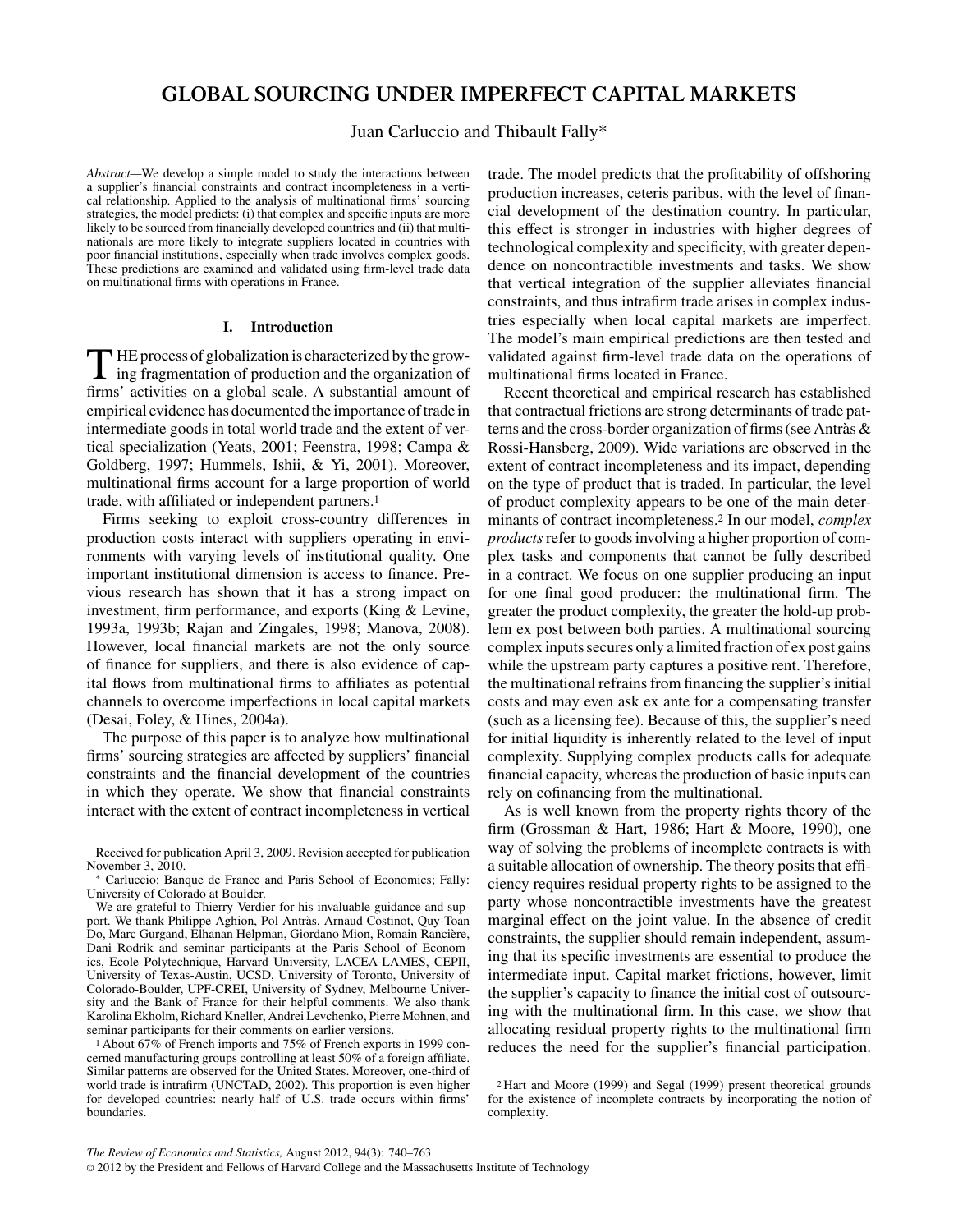Therefore, vertical integration can arise as an equilibrium organizational form, even when it is suboptimal in terms of productive efficiency.

An important determinant of financial constraints is the level of financial development of the country in which the supplier is located. In the model, the upstream producer operates in an environment plagued with financial frictions that impose a bound on its access to liquidity. In addition to their initial contribution, we assume that suppliers can raise debt from local banks depending on the level of financial development. A higher level of financial development is characterized by a larger proportion of pledgeable future income.

A first prediction of the model is that imperfect capital markets have a differential effect on complex input offshoring decisions. We look at differential effects across industries and show that financial development generates a comparative advantage in the supply of complex inputs. The grounds for this can be seen from figure 1. The graph shows that the share of exports in complex industries (broadly speaking: machinery, equipment, and chemicals) is highly correlated with the level of financial development.<sup>3</sup>

The model also predicts that the share of intrafirm imports by multinational firms should be higher in countries with lower levels of financial development. Moreover, this effect should be more pronounced for complex inputs. Multinational firms should be more likely to integrate their suppliers as a means to alleviate their financial constraints and reduce exposure to opportunism in countries where financial development is low. Complex industries are those where the costs of outsourcing are higher for the reasons described above and thus where financial constraints are more likely to bind.

The model's predictions are tested in the empirical section of the paper. We use data on imports by multinational firms located in France (manufacturing groups with at least one affiliate abroad), detailed by firm, product, and country of origin. An important feature of these data is that they provide the proportion of intrafirm trade for each observation. Our econometric analysis shows that multinational firms are less likely to trade complex inputs with suppliers located in countries with lower levels of financial development. Furthermore, when financial development is low, imports of complex inputs are more likely to occur within the boundaries of the firm, from an affiliate. These findings are robust to different measures of financial development and complexity: R&D intensity measured in France and Rauch's (1999) classification of differentiated versus homogeneous goods.4 Moreover,

Figure 1.—Financial Development and the Technological CONTENT OF EXPORTS



our results persist after the inclusion of firm fixed effects and are not driven by reverse causality. Quantitatively, financial development has a statistically and economically significant impact on imports, depending on the complexity of the traded good. We estimate that a 1 standard deviation change in our index of financial development yields a 9% increase in the probability of imports of complex goods compared to basic goods (with a difference of 1 standard deviation in the index of complexity). This effect is larger than or comparable to the effect of contract enforcement on the composition of imports.

Our paper contributes to the literature on institutions and trade (Acemoglu, Antràs, & Helpman, 2007; Levchenko, 2007; Costinot, 2009; Nunn, 2007) and more specifically on financial development and trade (Beck, 2003; Manova, 2006, 2008; Svaleryd & Vlachos, 2005). The main idea behind most studies in this literature is that potential exporters with high initial costs need external financing unless they have a sufficient amount of cash in hand (Beck, 2002; Chaney, 2005; Manova, 2006; Manova, Wei, & Zhang, 2009; Becker & Greenberg, 2007).5 This view, however, overlooks the fact that a large proportion of trade involves multinational firms that can directly finance their suppliers' initial costs, especially when the supplier is an affiliate. By contrast, in our model, the need for external finance is the result of a tension between suppliers and multinational firms when production relies on complex tasks and components that cannot be described in contracts. Basco (2008) studies the role of financial development in the product cycle in international trade and suggests that financial development interacts with the intensity in headquarter services to determine the location of production.6 Our empirical results, however, support the notion put forward by our theory that financial development creates a comparative advantage in complex and specific

<sup>3</sup> In figure 1, world trade flows in manufacturing goods in 1999 are drawn from CEPII at the two-digit level of ISIC Revision 3. According to the OECD STAN definition of high- and medium-high technology manufactures, complex industries correspond to codes 24 and 29 to 35 (more refined measures are used in the empirical section). Financial development is measured as the ratio of private credit to GDP (Beck et al., 2000). We focus on the 100 largest countries in terms of population with data on private credit. The coefficient of the linear trend is 0.366 (s.e.: 0.033).

<sup>4</sup> In the working paper version (Carluccio & Fally, 2010), we show that results are robust to the use of other measures of complexity: R&D intensity measured in the United Kingdom and the Lall (2000) index of technological content

<sup>5</sup> Kletzer and Bardhan (1987) is the first theory on financial development and trade, where better financial institutions generate a comparative advantage in financially dependent sectors.

<sup>6</sup> The intensity in headquarter services is defined as in Antràs (2005). However, Basco (2008) does not consider the choice between outsourcing and integration.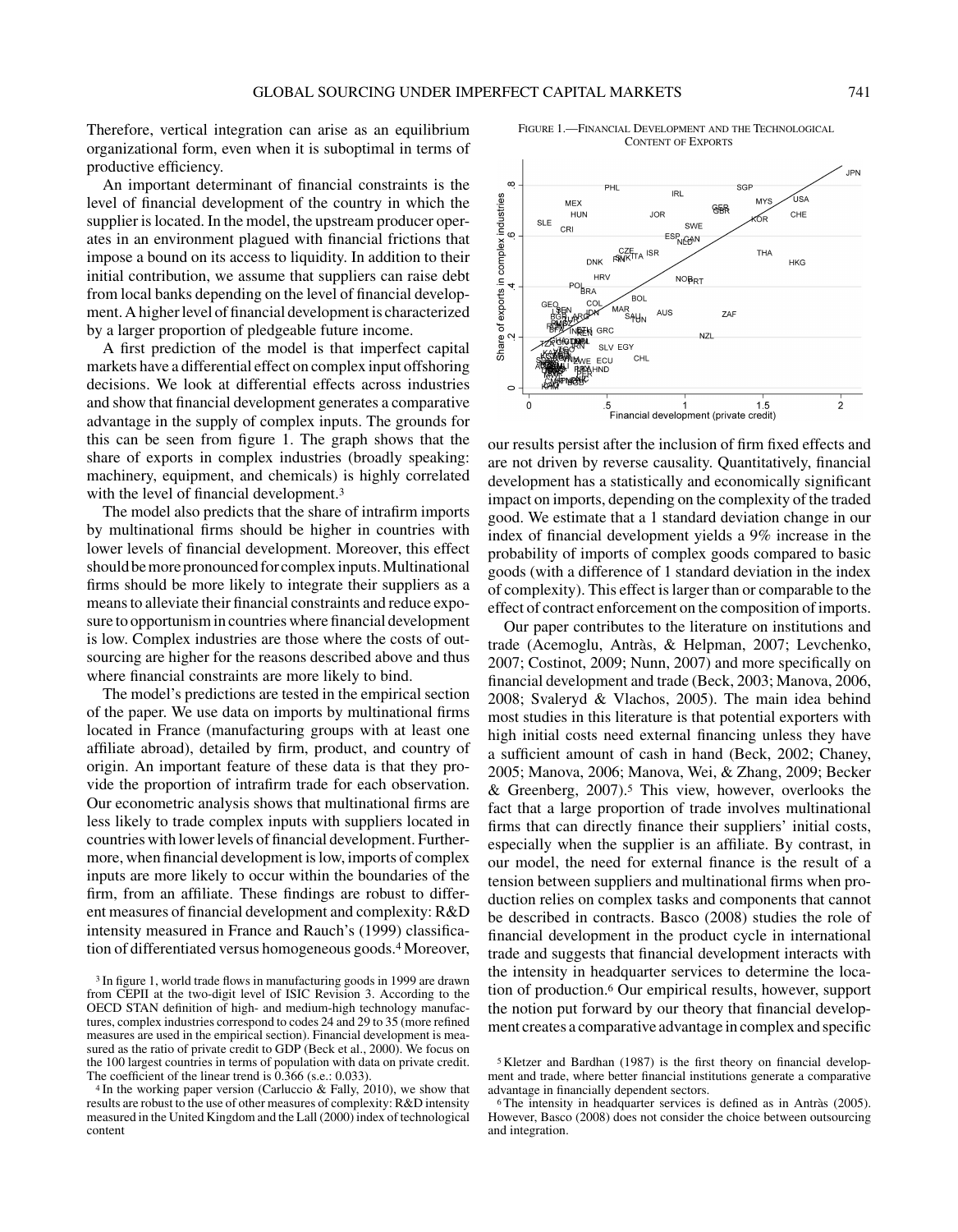goods. In our data, the impact of financial development is not driven by interactions with the traditional index of external financial dependence (Rajan & Zingales, 1998), alternative measures of fixed costs, or different indices of headquarter intensity. Moreover, our estimates suggest a stronger role of financial development compared to the rule of law and intellectual property rights.

Our paper also contributes to the literature on the determinants of intrafirm trade. It is the first to examine (theoretically and empirically) the role of financial constraints and financial development on the share of intrafirm trade. Previous theoretical studies have analyzed the role of intellectual property rights (Ethier & Markusen, 1996), capital endowments (Antràs, 2003), and contract enforcement (Antràs & Helpman, 2008),<sup>7</sup> but our empirical analysis suggests that financial development plays a comparable, if not greater, role. Moreover, our model combines predictions on comparative advantage and intrafirm trade in a simple way. Integration of the supplier eases financial constraints by taking formal control of the production of complex products when the supplier is located in a country with poor financial institutions. A different mechanism is at work in the model developed by Antràs, Desai, and Foley (2009) to analyze the role of weak investor protection in the horizontal FDI versus technology licensing decision (agents do not trade), where direct financial participation by the multinational is considered by the local bank to be a guarantee of monitoring (in line with Holmstrom & Tirole, 1997).

More broadly, our theory is related to the literature on the interactions between financial constraints and control in corporate finance, first developed by Aghion and Bolton (1992) and later applied in Aghion and Tirole (1994) and Legros and Newman (2008), among others. Our model focuses on vertical relationships, but the mechanism presents similarities with the trade-off between debt and control, where the investor prefers to take control of the firm when the entrepreneur cannot raise enough debt. On the empirical side, recent work by Macchiavelo (2012) and Acemoglu, Johnson, and Mitton (2009) has studied, using cross-country data, how contracting costs and financial development interact in the determination of firms' boundaries in a closed economy. Applying these questions to international trade turns up some interesting and proper identification strategies absent from closed economy studies. An analysis of the choice of import origin permits identifying the impact of the suppliers' environment independent of the location of the downstream firm. In addition, it permits observing variations in the size of imports and sourcing modes (integration or outsourcing) by country of origin for the same downstream firm. Our empirical study thus draws on direct information on sourcing mode by firm, whereas the studies noted had to rely on indirect measures of vertical integration such as those calculated on the basis of input-output matrices and the ratio of value added to total sales.

The paper is organized as follows. Section II develops a model that formalizes the interactions between a multinational firm and a supplier in an incomplete contract setting, where the latter has limited access to finance. Section III presents the empirical analysis based on firm-level trade data on French multinational firms. Section IV concludes.

#### **II. Theory**

## *A. A Simple Model*

Our model is based on a simplified version of the Antràs and Helpman (2008) model of global sourcing, incorporating capital market frictions on the supplier's side.

*Production: basic and complex tasks*. We consider two agents in a vertical relationship: a downstream firm (referred to as the "multinational firm," labeled M) and the manager of a local upstream firm (the "supplier," labeled S). The supplier produces an intermediate good that is traded to the multinational firm, which then produces and sells the final good.

Total revenues from final good sales equal  $Y = A^{1-\rho}Q^{\rho}$ , where *Q* denotes the volume of production and *A* is a constant that reflects the perceived demand schedule. This expression can be derived from the Dixit-Stiglitz (1977) model of monopolistic competition with constant elasticity of substitution (CES) between final goods. We denote the elasticity of substitution by  $\sigma = \frac{1}{1-\rho} > 1$ , with  $0 < \rho < 1$  measuring the degree of product differentiation.

The multinational firm needs one unit of an input to produce one unit of a final good. In turn, the supplier needs to undertake a continuum of tasks to produce the intermediate good. We normalize to 1 the measure of the set of tasks. Each task can be taken to be the production of a single component of the intermediate good.

There are two types of tasks: complex and basic. Contrary to basic tasks, complex tasks are specific and cannot be fully described in a contract. They correspond to attributes and components of the intermediate good that are not verifiable by a third party. We denote by  $\theta$  the proportion of complex tasks required for the production of the input.  $\theta$  is thus a parameter that characterizes the input's industry.

Each task *i* demands an effort from the supplier, denoted *xi*. The unit cost of effort put into each task is constant and denoted by *c*. We assume that the production technology is represented by a CES function where tasks are imperfect substitutes. To be more precise, the volume of production equals

$$
Q=\left[\int_I x_i^{\rho'}\mathrm{d}i\right]^{\frac{1}{\rho'}},
$$

<sup>7</sup> The main predictions made by Antràs (2003) and Antràs and Helpman (2004, 2008) have been empirically checked by Yeaple (2006), Nunn and Trefler (2008), and Bernard et al. (2010) using data on U.S. multinational firms and by Defever and Toubal (2007) and Corcos et al. (2008) using the SESSI data set on French multinational firms, which we also use in our empirical analysis. However, none of them considers the level of financial development.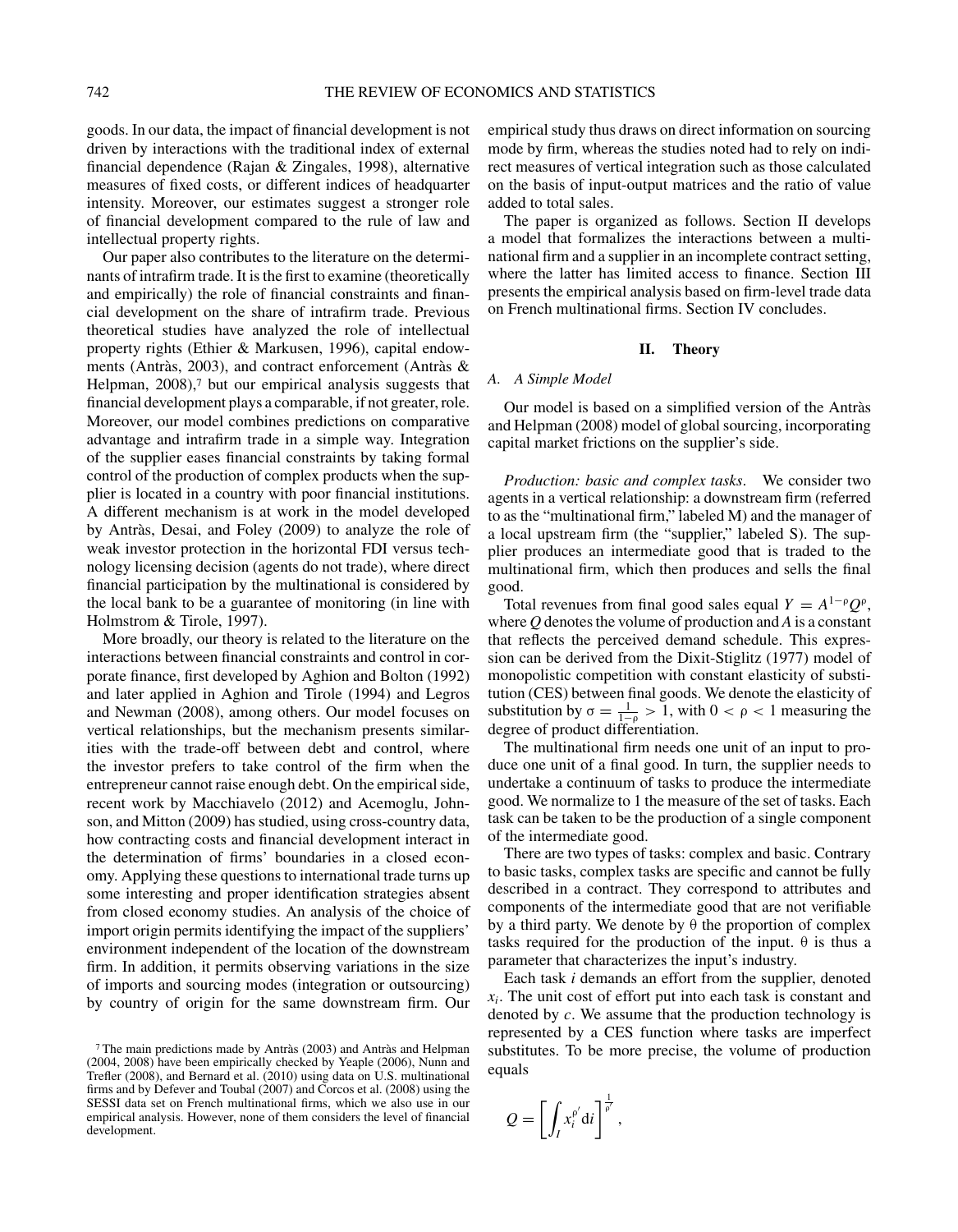where *I* refers to the set of tasks and  $\frac{1}{1-\rho'} > 1$  to the elasticity of substitution. Symmetrically, the level of effort is the same for all complex tasks and all basic tasks, respectively. We denote by *e* the level of effort in complex tasks and by *q* the level of effort in basic tasks.

We assume, for the sake of argument, that the elasticity of substitution between tasks is the same as it is between final goods  $(\rho = \rho')$ , producing a simple linear form for the value of total sales. This assumption allows us to obtain a simple linear expression of total revenues as a function of the degree of complexity:8

$$
Y = A^{1-\rho}[\theta e^{\rho} + (1-\theta)q^{\rho}].
$$

Total costs sum up to

$$
C = \theta ce + (1 - \theta)cq.
$$

Notice that we do not rely on the assumption of fixed costs, but they could simply be added to this framework.

*Organizational form and ex post bargaining*. The inability to contract on the level of investment *e* in complex tasks results in ex post bilateral bargaining over the surplus. Efforts in all tasks are implemented by the supplier before the bargaining stage. However, in the event that no agreement is reached in the bargaining stage, efforts in complex tasks can be wiped out by the supplier, while efforts in basic tasks must follow the contract's specifications.

We model the bargaining game using the Nash bargaining solution with symmetric bargaining shares. When negotiations are through, each party obtains half of the quasi-rents generated by the partnership plus its outside option, represented by the value of the better alternative available in the event of no agreement (threat point).

In keeping with Grossman and Hart (1986), outside options are assumed to be contingent on the prevailing organizational structure, determined by the party that is assigned the property rights over the input. We consider two forms of organizational structure. Under a nonintegration, or "outsourcing" arrangement, the supplier retains residual property rights. Nevertheless, we suppose that efforts in complex tasks are specific and sunk, which implies that the supplier's outside option is 0, regardless of organizational form. Analytically,

outside outsourcing options are given by the first line of the following listing:9

| <b>Outside Options</b> | Supplier S | Multinational M                       |
|------------------------|------------|---------------------------------------|
| Outsourcing            | 0          | $A^{1-\rho}(1-\theta)q^{\rho}$        |
| Vertical integration   | - ()       | $A^{1-\rho}(1-\delta)\theta e^{\rho}$ |
|                        |            | $+A^{1-\rho}(1-\theta)q^{\rho}$       |

The alternative organizational arrangement is (backward) vertical integration, in which M incorporates S as an internal unit (affiliate), hires the manager as the head of this unit, and retains ownership of the assets in the event of no agreement. In this case, then, the multinational could fire the manager and replace him or her with someone else. This constitutes its threat point in the ex post negotiations. We assume that this would occur at the cost of losing part of the value of the complex components, which would be reduced by a proportion δ *<* 1. As mentioned, the supplier's outside option is 0 under vertical integration. Analytically, we obtain the expressions shown above.

At this point, it is worth noting that the organizational form does not have a direct impact on the production function (there is no ad hoc fixed cost of integration). It only directly affects the value of outside options.

*Financial Constraints*. Finally, an important feature of our model is the fact that capital markets are assumed to work only imperfectly. In particular, the supplier may be financially constrained at the time of starting to do business with the multinational firm. The multinational firm, on the other hand, is assumed to have access to both foreign and domestic financial markets and thus not to face liquidity constraints at all.

Limited available funds reduce the supplier's ability to make initial investments. More specifically, liquidity constraints impose a bound on the sum of initial costs *C* and the upfront payment  $T$  that can be asked initially by the multinational firm. Note that *T* may be either positive or negative. Negative transfers reflect the extent of cofinancing, whereas positive transfers represent a participation fee (such as royalties or licensing fees for the use of the multinational's technology).

We assume that the supplier's level of initial liquidity is made up of two elements. One is initial holdings of cash, summed up by parameter *W*. In addition, the supplier can raise debt *L* from local banks.

<sup>&</sup>lt;sup>8</sup> Note that the linearity in  $\theta$  in the expression for *Y* comes from the equality between both elasticities of substitution. In Carluccio and Fally (2010), we discuss a more general framework and show that our main mechanisms remain. Nevertheless, in the general case, it is not possible to obtain closedform solutions. Similar linear forms have been put forward by Acemoglu et al. (2009, 2010). Alternatively, we can obtain such a linear expression by assuming that only one task has to be performed, characterized by a probability  $1 - \theta$  of being verifiable and a probability  $\theta$  of being nonverifiable. In this specification, the results would remain qualitatively similar.

<sup>9</sup> Our model would remain qualitatively unchanged if we were to relax the assumption of symmetry. In Carluccio and Fally (2010), we look at the case where efforts in complex tasks are not fully specific and improve the supplier's outside option (for example, efforts of technology assimilation), which yields similar conclusions to the baseline model. In a similar framework, Feenstra and Hanson (2005) estimate a bargaining power of 0.7 for the multinational firm and 0.3 for the local firm. These values, however, are not statistically different from 0.5.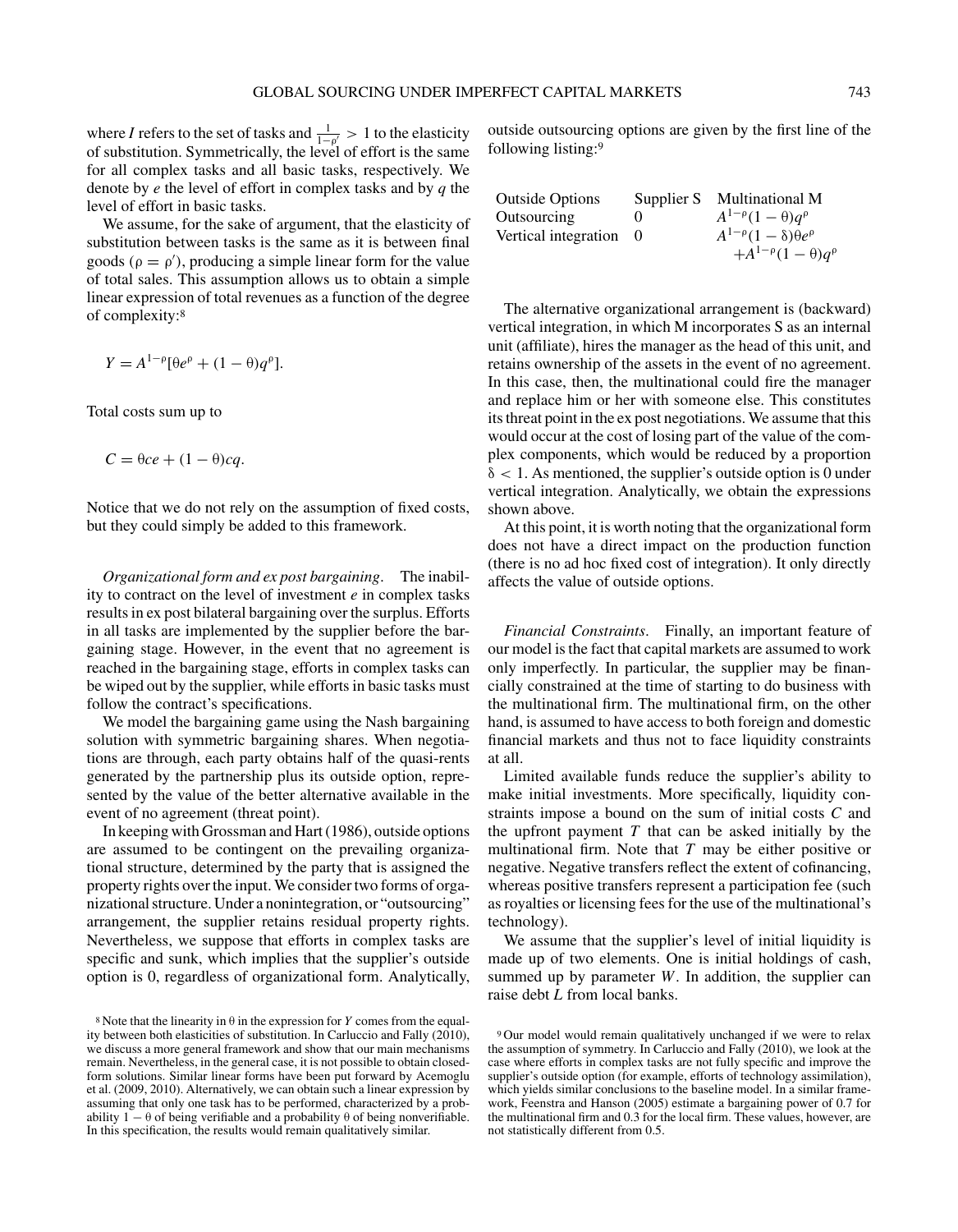The fact that both the initial transfer *T* and production costs *C* are limited by available liquidity implies the following liquidity constraint:

$$
T+C\leq W+L.
$$

How much the supplier can borrow from local banks depends on the level of financial development, indexed by a parameter  $\kappa \in [0, 1]$ . Specifically, if the supplier's future revenues equal *YS*, the maximum amount of debt *L* that can be raised from local banks is limited by the financial constraint:

*L*  $\leq$  κ*Y<sub>S</sub>*.

In other words,  $\kappa$  is the ratio of pledgeable income to total expected income. Thus, a value of  $\kappa = 1$  indicates perfect capital markets, whereas  $\kappa = 0$  indicates no capital market.

Various microeconomic theories can explain the presence of financial constraints. Models of credit rationing are based mainly on the nonobservability of outcomes (for example, Aghion, Banerjee, & Piketty, 1999; Schneider & Tornell, 2004), investment decisions (Holmstrom & Tirole, 1997) and individual capabilities (Jaffe & Stiglitz, 1990). In keeping with ex post moral hazard models, our variable κ can be interpreted as the cost of diverting the funds and not repaying the debt. Alternatively, we could model financial development as the efficiency of monitoring to prevent unproductive decisions (Antràs et al., 2009). With either approach, the conclusions of our model would remain qualitatively similar.

In the baseline specification, we assume that repayment of the debt is not contingent on whether an agreement is reached with the multinational firm.<sup>10</sup> Note that we do not assume that vertical integration has a direct impact on the availability of external finance. For example, we could assume that stricter monitoring by the multinational firm allows a higher level of debt from local banks. Such assumptions, however, yield very similar results regarding the choice between outsourcing and integration (as shown in Carluccio & Fally 2010).

*Timing*. Before moving on to the solution of the model, we present the timing of events:

- 1. The multinational proposes a contract to the supplier specifying a triplet  $(Z, T, q)$  where *Z* is the organizational form, *T* an upfront monetary transfer from S to M, and *q* the level of effort for the basic tasks. The upfront payment  $T$  is restricted by the supplier's initial level of liquidity (debt and initial capital).
- 2. Transfer *T* takes place.
- 3. The supplier decides its level of effort *e* and produces the input, under the constraint that total cost cannot exceed available liquidity.
- 4. Nash bargaining on the value of joint production and repayment of the external debt takes place.

# *B. Solution*

*Maximization program*. The multinational's total profits equal its ex post revenues plus the ex ante transfer. The contract chosen maximizes total profits subject to three constraints: a participation constraint imposing nonnegative total profits on the supplier, the financial constraints discussed previously, and an incentive compatibility constraint reflecting the supplier's decision in terms of specific investments in complex tasks.

In formal terms, M chooses the triplet  $(Z, q, T)$  that solves the following constrained maximization problem:

max 
$$
\Pi = Y_M^Z + T
$$
  
\nz,q.T  
\ns.t.  $T \le Y_S^Z - C$  (participation constraint, PC)  
\n $T \le W + \kappa Y_S^Z - C$  (financial constraint, FC)  
\n $e = \arg \max_e {Y_S^Z - C}$  (incentive compatibility  
\nconstraint, IC)

where  $C = \theta ce + (1 - \theta)cq$  is the cost of effort, and  $\{Y_M^Z, Y_S^Z\}$ are revenues after bargaining. Ex post revenues are functions of *e*, *q*, and the organizational form  $Z \in \{O, I\}$ , as we show in the next paragraph.

*Bargaining outcomes*. In the case of an outsourcing arrangement, the multinational's outside option equals revenues related to basic tasks, as production related to complex tasks is lost in the event of disagreement. Given symmetric bargaining power, ex post revenues for the multinational firm and the supplier (before repayment of the debt) equal, respectively:

$$
Y_M^o = \frac{1}{2} A^{1-\rho} \theta e^{\rho} + A^{1-\rho} (1-\theta) q^{\rho},
$$
  

$$
Y_S^o = \frac{1}{2} A^{1-\rho} \theta e^{\rho}.
$$

Under vertical integration, ex post payoffs to both parties change in line with the new allocation of residual property rights. Given the effort put into the complex and basic tasks, the multinational firm captures a larger proportion of the ex post revenues under integration while the opposite holds for the supplier:

$$
Y_M^I = \left(1 - \frac{\delta}{2}\right) A^{1-\rho} \theta e^{\rho} + A^{1-\rho} (1 - \theta) q^{\rho},
$$
  

$$
Y_S^I = \frac{\delta}{2} A^{1-\rho} \theta e^{\rho}.
$$

<sup>10</sup> In Carluccio and Fally (2010), we also explore the alternative route and assume that repayment of the debt depends on the agreement between the supplier and the multinational. Whether the debt is raised from the multinational firm or from local banks makes no difference in the baseline specification. However, raising debt from local banks is optimal when repayment of the debt is contingent on an agreement with the multinational firm.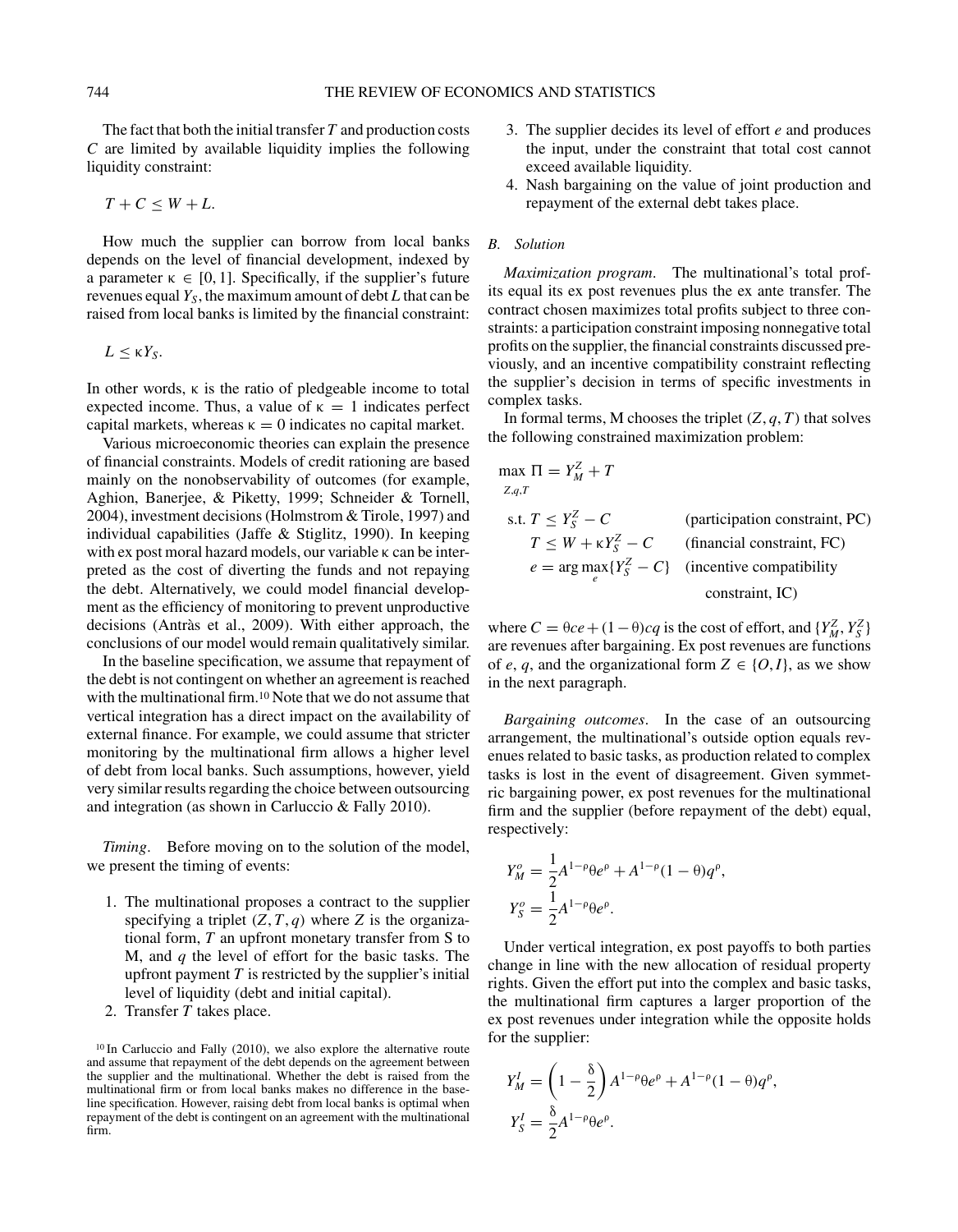*Investments in complex and basic tasks*. In this framework, investments in specific tasks are determined by the organizational form. Under the incentive compatibility constraint (IC), investments made by the supplier in complex tasks maximize its ex post revenues  $Y_S^Z$  minus costs  $C$ , where  $Z \in \{I, O\}$  refers to the organizational form. Under outsourcing, the level of effort equals

$$
e^o(c) = a\rho(2c)^{-\sigma},\tag{1}
$$

where  $a = A\rho^{\sigma-1}$  is a constant and coefficient 2 in brackets comes from the symmetric Nash bargaining solution. The fact that the supplier's bargaining power is strictly below 1 implies that it does not recover the full marginal return on its investments. Thus, the level of noncontractible effort is below the first best even in cases where liquidity constraints do not bind.

Under integration, the supplier retains only a fraction  $\frac{8}{2}$ of ex post revenues in the bargaining stage. Given this, the optimal level of noncontractible effort is a function of the unit cost of effort and holds

$$
e^I(c) = a\rho\delta^{\sigma}(2c)^{-\sigma} < e^{\sigma}(c).
$$

Efforts are lower than underoutsourcing. The underinvestment problem is exacerbated because the supplier captures a smaller share of the ex post surplus.

Compared to complex tasks, efforts in basic tasks are contractible, and it can be easily shown that the first-best level is achieved regardless of organizational choice:

$$
q^{o}(c) = q^{I}(c) = a\rho c^{-\sigma}.
$$
 (2)

Note that in this simple framework, efforts are not directly affected by financial constraints for a given organizational structure. Moreover, efforts in complex and basic tasks do not interact and do not depend on the proportion of complex tasks.11

Given these expressions of the level of effort, computing ex post revenues for each party is a straightforward exercise. The supplier's ex post revenues are strictly lower under integration than under outsourcing. This is due to the smaller share of revenues obtained by the supplier in the bargaining stage and the lower value of production (efforts are lower under integration). However, the multinational's ex post revenues are not necessarily lower under integration as the multinational can capture a larger share of production value.12

*Initial transfers: Cofinancing versus licensing fees*. The initial transfer *T* plays a key role. In our setup, *T* is defined as a payment from the supplier to the multinational firm. Yet this payment can be negative, reflecting a monetary flow from the multinational to the supplier. In analytical terms, *T* is determined by the participation constraint (PC) and the financial constraint (FC), which impose an upper bound on the level of the ex ante transfer *T*.

When the financial constraint is slack, the ex ante transfer is directly determined by equality in the participation constraint. This equals the supplier's ex post revenues net of the costs of all tasks and can be expressed as a function of marginal cost *c* and complexity θ. Under outsourcing, we obtain

$$
\overline{T}^{\circ}(\theta, c) = a\theta \left(\frac{1-\rho}{2}\right) (2c)^{1-\sigma} - a(1-\theta)\rho c^{1-\sigma}.
$$

Under integration, the lower level of effort and the smaller share of revenues secured by the upstream firm call for lower ex ante compensation to the multinational firm:

$$
\overline{T}^I(\theta, c) = \delta^{\sigma} a \theta \left( \frac{1 - \rho}{2} \right) (2c)^{1 - \sigma} - a(1 - \theta) \rho c^{1 - \sigma}
$$

$$
< \overline{T}^{\circ}(\theta, c).
$$

Both  $\overline{T}^o$  and  $\overline{T}^I$  can be either positive or negative and increase with the degree of complexity  $\theta$ :

- When production relies essentially on basic tasks  $(\theta =$ 0*)*, the multinational firm can finance all of the supplier's initial costs because there is no hold-up problem and it is able to capture all ex post revenues. In this case, *T* is strictly negative, reflecting an initial transfer from the multinational firm to the supplier (cofinancing).
- Conversely, when production is complex and  $\theta$  is closer to 1, the supplier retains a larger share of the ex post surplus. Instead of cofinancing, positive ex ante transfers are used to extract the supplier's rent when it exceeds the cost of initial investments (when the production technology is new and specific to the multinational, this payment can be interpreted as a licensing fee).
- The more complex production is, the greater the difference between outsourcing and integration in terms of optimal transfer (ownership only affects revenues and investments related to complex tasks).

At this point, it is intuitive that the supplier's access to finance will have a larger impact when there is a larger proportion θ of complex and noncontractible tasks. Moreover, financial constraints are less likely to affect the ex ante transfer under integration compared to outsourcing, especially for complex tasks.

When are financial constraints binding? The financial constraint (FC) imposes an upper bound on the ex ante transfer, depending on the debt from local banks and available liquidity. Formally, the FC is binding when the optimal transfer

<sup>&</sup>lt;sup>11</sup> The baseline model's main findings are robust to alternative structures. In Carluccio and Fally (2010), the first extension of the model allows a positive outside option for the supplier. In some cases, where outside options are large, investments in complex efforts are constrained by available liquidity and do not maximize the supplier's ex post revenues. The last extension of the model examines a more general framework and discusses a generalization of our results when efforts in complex and basic tasks are interdependent.

<sup>&</sup>lt;sup>12</sup> The multinational's ex post revenues are higher under integration when  $\rho < 1/2$  and  $\delta$  is close enough to 1.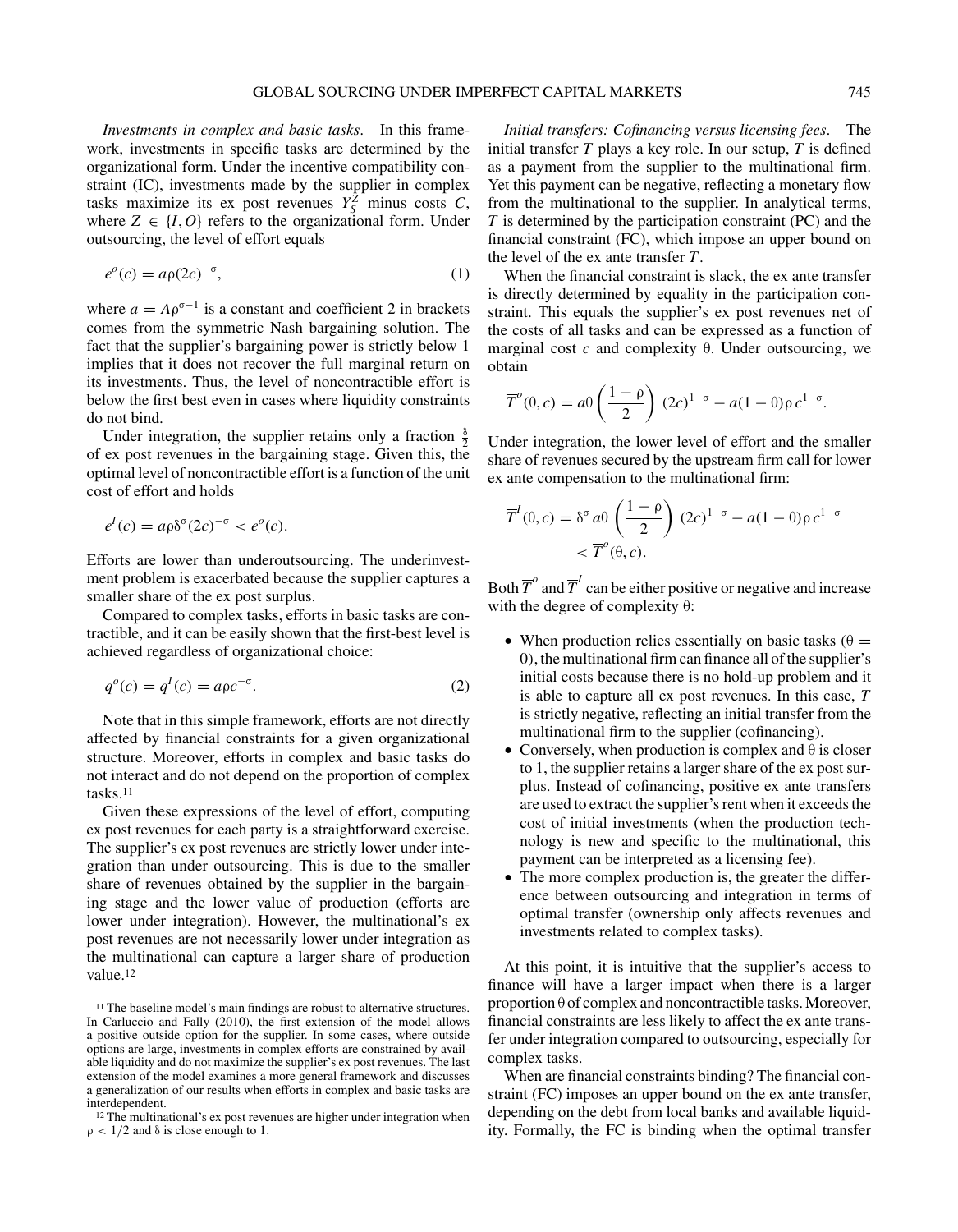$\overline{T}^{\mathcal{Z}}(\theta, c)$  does not satisfy the inequality in FC. This occurs when initial capital is below a threshold  $\overline{W}^Z(\theta, c, \kappa)$ .

Under outsourcing, this threshold is

$$
\overline{W}^o(\theta, c, \kappa) = \frac{1 - \kappa}{2} a\theta (2c)^{1 - \sigma}.
$$
 (3)

The possibility of financial constraints being binding arises when the threshold is strictly positive, that is, when the production of the input involves complex tasks  $(\theta > 0)$  and the financial markets are imperfect  $(k < 1)$ . The higher the complexity θ and the lower the level of financial development κ, the greater the likelihood is of the FC being binding for a given *W*. This is consistent with prior remarks on the level of optimal transfer.

Under integration, we obtain a smaller threshold:

$$
\overline{W}^I(\theta, c, \kappa) = \delta^{\sigma} \overline{W}^{\sigma}(\theta, c, \kappa) < \overline{W}^{\sigma}(\theta, c, \kappa). \tag{4}
$$

Financial constraints are less likely under integration because the multinational can retain a larger share of ex post revenues and asks for less compensation. In addition, the value of production is lower than under outsourcing.

Both wealth thresholds under integration and outsourcing decrease with the level of financial development,

$$
\frac{\partial \overline{W}^Z}{\partial \kappa} < 0 \quad \text{for } Z \in \{I, O\},
$$

for  $Z \in \{I, O\}$ . Intuitively, financial constraints are less likely to be binding for suppliers in financially developed countries. This effect, however, depends on the type of input that is supplier. We obtain the following proposition:

**Proposition 1.** *(i) The effect of financial development on the wealth threshold*  $\overline{W}^Z(\hat{\theta}, c, \kappa)$  *is stronger when production involves complex inputs:*

$$
\frac{\partial^2 \overline{W}^Z}{\partial \kappa \partial \theta} < 0 \quad \text{for } Z \in \{I, O\}.
$$

*(ii)* The threshold  $\overline{W}^Z$ (θ, c, κ) is higher under outsourcing:  $\overline{W}^O(\theta, c, \kappa) > \overline{W}^I(\theta, c, \kappa)$ *.* 

In words, financial constraints are more likely to be binding for a low level of financial development, especially when production involves complex inputs. Moreover, financial constraints are more likely to be binding under outsourcing compared to integration.

When the financial constraint is binding, the participation constraint (PC) is slack, and the initial transfer *T* is determined by the constraint (FC). Hence, when  $W < \overline{W}^o(\theta, c, \kappa)$ under outsourcing, initial transfer *T* depends on initial capital *W* and the level of financial development κ:

$$
T^o(W, \kappa, \theta, c) = W + a\theta \left(\frac{\kappa - \rho}{2}\right) (2c)^{1-\sigma} - a(1 - \theta) \rho c^{1-\sigma} < \overline{T}^o(\theta, c).
$$

Similarly, under integration we obtain:

$$
TI(W, \kappa, \theta, c) = W + \delta^{\sigma} a \theta \left(\frac{\kappa - \rho}{2}\right) (2c)^{1-\sigma} - a(1 - \theta) \rho c^{1-\sigma} < \overline{T}^{I}(\theta, c).
$$

Naturally, when both initial capital *W* and financial development κ are low, we observe a lower transfer *T*. When *T* becomes negative, it reflects the extent of cofinancing when the supplier has little access to finance. Moreover, *T* is more likely to be negative under integration, in which case *T* can be interpreted as FDI. This result is consistent with Desai, Foley, and Hines (2004b) who find larger financial participation by multinationals in affiliates located in countries with poor financial markets.

*Multinational firm's profits*. In the benchmark case where W is large and capital markets are frictionless, the FC is slack. The only restraint on the actions of the multinational firm is the necessity to ensure the supplier's participation (ensuring that the supplier gets nonnegative profits). In this case, the multinational is able to extract the entire surplus from the relationship and total profits equal total revenues *Y* minus total costs *C*:

$$
\overline{\Pi}^o(\theta, c) = a\theta \left(1 - \frac{\rho}{2}\right) (2c)^{1-\sigma} + a(1 - \theta)(1 - \rho) c^{1-\sigma},
$$
\n(5)

$$
\overline{\Pi}^{I}(\theta, c) = \delta^{\sigma - 1} a \theta \left( 1 - \frac{\delta \rho}{2} \right) (2c)^{1 - \sigma} + a(1 - \theta)(1 - \rho) c^{1 - \sigma}.
$$
 (6)

Note that  $\overline{\Pi}^o(\theta, c) > \overline{\Pi}^I(\theta, c)$ . In this case, the preferred organizational form is the one that maximizes noncontractible efforts by the upstream unit. Ex post marginal benefits for the supplier are maximal when it remains independent, making outsourcing the optimal choice.

When the financial constraint is binding, the multinational is unable to extract the entire surplus. Profits equal the sum of ex post revenues and initial transfer *T*, which is affected by the lack of initial capital *W* or poor financial markets κ. Under outsourcing, the financial constraint is more likely to be binding (when  $W < \overline{W}^o(\theta, c, \kappa)$ ), in which case we obtain

$$
\Pi^o(W, \kappa, \theta, c) = W + a\theta \left(\frac{1+\kappa-\rho}{2}\right) (2c)^{1-\sigma}
$$

$$
+ a(1-\theta)(1-\rho) c^{1-\sigma}.
$$
 (7)

Under integration, financial constraints may also be bind- $\lim_{\delta \to 0}$  (when  $W < \overline{W}'(\theta, c, \kappa)$ ), and we obtain

$$
\Pi^{I}(W, \kappa, \theta, c) = W + \delta^{\sigma - 1} a \theta \left( \frac{2 - \delta + \delta \kappa - \delta \rho}{2} \right) \times (2c)^{1 - \sigma} + a(1 - \theta)(1 - \rho) c^{1 - \sigma}.
$$
 (8)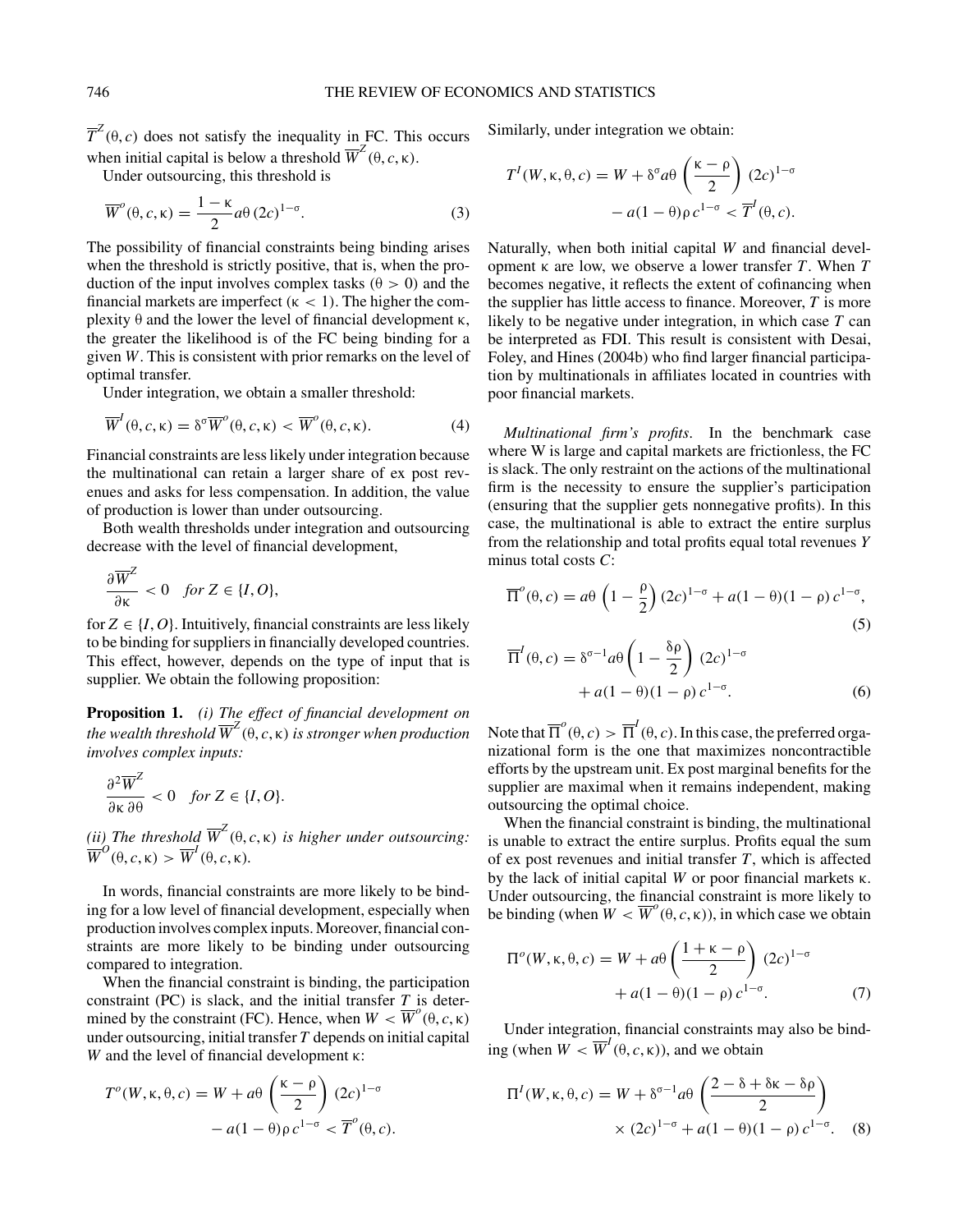When financial constraints are binding, profits depend on both κ and θ. These profits are strictly lower than maximal profits when financial constraints are slack. Moreover, we can note that only revenues related to complex tasks are affected by financial constraints. Hence, the effects of financial constraints on the multinational firm's profits increase with the complexity of the tasks. Formally, we obtain the following proposition:

**Proposition 2.** *When the financial constraint is binding, the multinational firm's profits increase with the level of financial development of the country in which the supplier operates, especially when production involves complex tasks:*

$$
\frac{\partial \Pi^Z}{\partial \kappa} > 0 \quad \text{and} \quad \frac{\partial^2 \Pi^Z}{\partial \kappa \partial \theta} > 0 \quad \text{for } Z \in \{I, O\}.
$$

Proposition 2 complements proposition 1, which also emphasizes the interaction between  $\kappa$  and  $\theta$  by highlighting how financial development and complexity affect the profitability of offshoring production. Financial development allows the multinational firm to recover ex ante the proportion of profits retained by the supplier. This proportion is higher the higher the complexity of production. Therefore, an increase in the level of financial development has a stronger impact on the multinational's profits when the intermediate good is more complex. Interestingly, financial development can have a negative impact on the supplier's profits because it reduces her rents, which are positive only when the financial constraint is binding.

*Financial constraints and organizational choice*. We can now roll back the clock to the moment when the multinational firm makes its decision about the optimal organizational form. Vertical integration is preferred when profits under outsourcing are lower compared to profits under integration.

Outsourcing is preferred to integration when financial constraints do not bind:  $\overline{\Pi}^o(\theta, c) > \overline{\overline{\Pi}}^I(\theta, c)$ , whatever *c* and  $\theta$ . As already discussed, ownership delivers greater incentives to the supplier, and the value of the joint surplus can be recovered by the multinational firm through ex ante payments, which are maximal in this case.

However, the possibility of obtaining ex ante compensation vanishes as financial constraints start to bind under outsourcing. Conversely, financial constraints are less likely to bind under integration. When the financial constraint under integration is not binding  $(W > \overline{W}^I(\theta, c, \kappa))$  but initial capital is below a threshold  $W^{I/O}$ (κ, θ, *c*) defined implicitly by

$$
\Pi^o(W^{I/O}, \kappa, \theta, c) = \overline{\Pi}^I(\theta, c),
$$

vertical integration becomes the preferred organizational form. By comparing expressions (6) and (7), we find the following expression for the threshold  $W^{I/O}$ :

$$
W^{1/O}(\theta, c, \kappa) = a\theta(2c)^{1-\sigma} \bigg[ \delta^{\sigma-1} \left( 1 - \frac{\delta \rho}{2} \right) - \frac{1+\kappa-\rho}{2} \bigg].
$$
\n(9)

Moreover, we can show that the financial constraint is not binding under integration when the multinational firm is indifferent between outsourcing and integration.13 Formally it implies that  $W^{I/O}$  lies between  $\overline{W}^I$  and  $\overline{W}^O$ :

$$
\overline{W}^I(\theta, c, \kappa) \leq W^{I/O}(\theta, c, \kappa) < \overline{W}^{\circ}(\theta, c, \kappa).
$$

When initial capital is below  $W^{I/O}$ , vertical integration is chosen because its costs in terms of productive efficiency are outweighed by the larger fraction of ex post surplus that the multinational retains under integration. Vertical integration thus emerges as a device to alleviate the negative effects of the supplier's financial constraints.

As shown in propositions 1 and 2, financial constraints are strongest when the level of financial development is low and the degree of complexity is high. Hence, we find that *W<sup>I</sup>/<sup>O</sup>* is affected by both the level of financial development κ and the complexity of production  $\theta$  and also by their interaction. This property is a key feature of our model:

**Proposition 3.** *The effect of financial development on the organizational threshold*  $W^{I/O}(\theta, c, \kappa)$  *is negative and stronger when production involves complex inputs:*

$$
\frac{\partial W^{1/O}}{\partial \kappa} < 0 \qquad \text{and} \qquad \frac{\partial^2 W^{1/O}}{\partial \kappa \partial \theta} < 0.
$$

The main intuition behind proposition 3 is that vertical integration enables the multinational firm to retain a larger share of the ex post surplus. Therefore, it reduces the need for ex ante compensation and lessens the impact of the supplier's financial constraint when financial development is low and product complexity is high.

Note that vertical integration is more likely to arise in complex industries, because financial constraints are more likely to bind for complex goods:

$$
\frac{\partial W^{I/O}}{\partial \theta} > 0.
$$

Finally, our results are not sensitive to hypotheses about the financial structure under integration. For various specifications about the availability of credit to the affiliated supplier, integration emerges in order to mitigate negative effects of financial constraints under outsourcing. For example, the same threshold *W<sup>I</sup>/<sup>O</sup>* is obtained if we assume perfect internal capital markets in the case of vertical integration (no financial constraint). Similarly, proposition 3 remains true if we consider that the supplier is not able to raise any debt in the case of integration, since it is just an employee of the affiliated firm.

<sup>13</sup> In extreme cases of high financial development with a sharp drop in the level of efforts under integration, integration does not arise regardless of *W*. Formally this happens when  $\delta^{\sigma-1} \frac{2-\delta+6\kappa-\delta\rho}{2} < \frac{1+\kappa-\rho}{2}$ .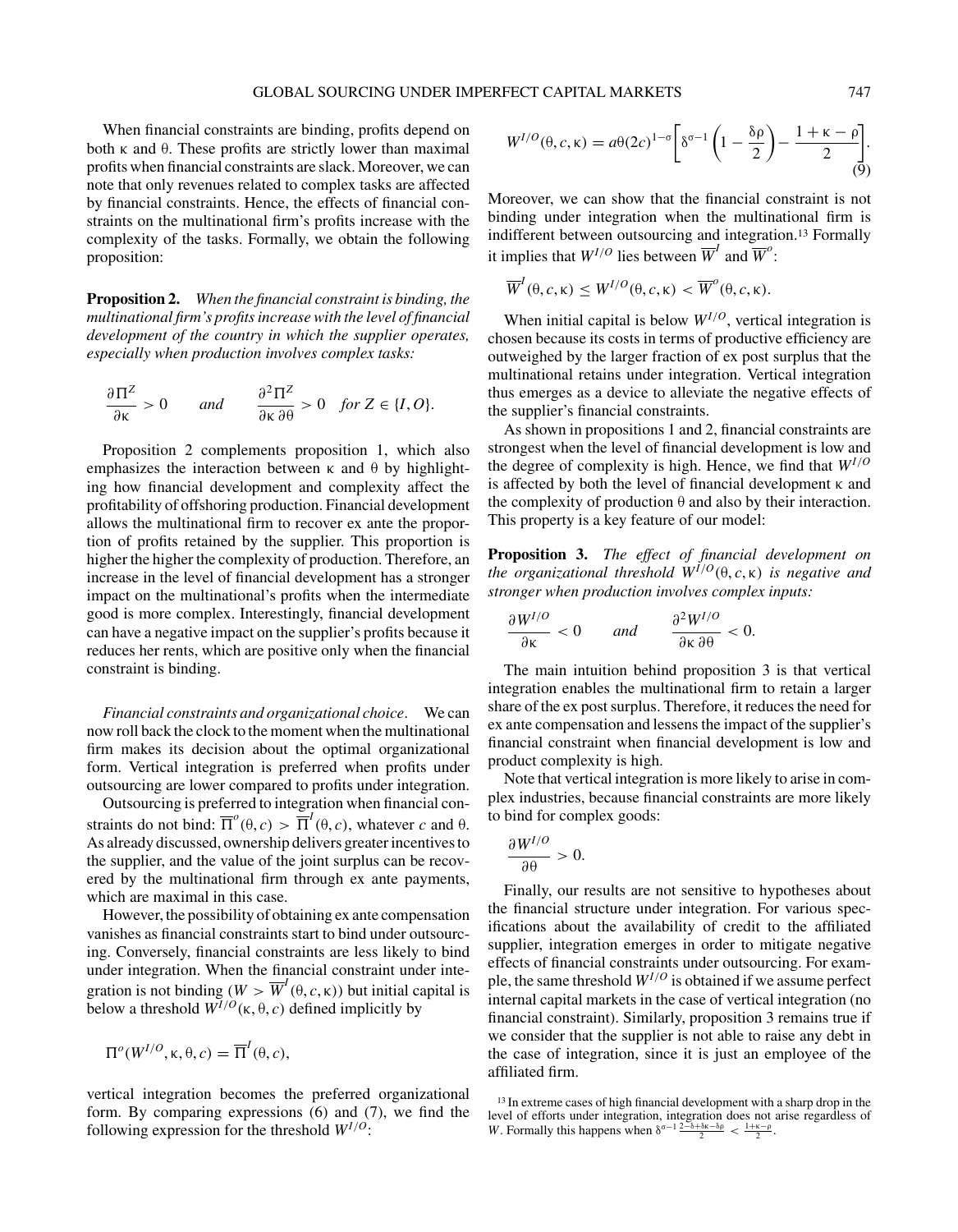# *C. Generalizations of the Baseline Model*

We now discuss two generalizations of the baseline model and show that its main implications carry on to more general settings.<sup>14</sup>

*Relationship-specific investments by the multinational*. In the baseline model, only the supplier undertakes relationship-specific investments affecting the value of the intermediate good. This assumption allows focusing on the incentives financial constraints provide for vertical integration in a simple framework. A consequence is that absent financial constraints, there is no incentive for the firm to choose vertical integration. In this section, we present the main features of a generalization of the model with relationship-specific investments by the multinational and where vertical integration can be optimal even without financial constraints. Details are presented in appendix A. We stress here that the main predictions of the baseline model relating financial development to profits and organizational forms continue to hold in this generalized version.

All of the features of the baseline model are preserved, except that now a share  $0 < \beta < 1$  of complex tasks is assumed to be performed by the multinational firm. Hence, the fraction θβ represents the share of complex headquarter services in production (the baseline model corresponds to the particular case of  $\beta = 0$ ). Note that  $\beta$  refers only to complex tasks. We could introduce a similar parameter for basic tasks, but the distribution of basic tasks between the two firms does not affect organizational choices. As we have seen in the baseline model, basic tasks are always performed at first-best levels.

Organizational forms are defined as the allocation of residual property rights: they affect incentives to invest to both parties by determining threat points in the ex post negotiation.15

Under vertical integration, the multinational firm retains ownership in case of disagreement, which enhances its ex ante incentives to invest. Conversely, vertical integration reduces the ex ante incentives of the supplier (in appendix A, we provide the ranking of effort levels across agents and organizational forms). When the financial constraint is slack, the multinational chooses the organizational form that maximizes joints surplus. A difference with the baseline model is

that now the parameter β influences optimal choices in this benchmark case. Intuitively, when  $\beta$  is large, investment by the multinational is relatively more important for value creation. Vertical integration enhances its ex ante incentives to invest and arises as the optimal organizational mode. Conversely, a low value for β implies that investment by the supplier matters relatively more for creating surplus. Outsourcing is then optimal. In the appendix, we show that integration is the preferred organizational form if and only if β is larger than a cutoff value β*<sup>I</sup>/<sup>O</sup>* ∈ *(*0, 1*)*. Because vertical integration alleviates financial constraints, integration still arises for  $β > β<sup>I/O</sup>$  when the financial constraint is binding.

When  $\beta < \beta^{I/O}$ , organizational forms are affected by financial constraints in the same vein as in the baseline model. The organizational threshold of supplier's wealth, the equivalent to expression (9), is now given by

$$
W^{1/O}(\theta, c, \kappa) = a\theta (2c)^{1-\sigma} \left[ \beta (2-\delta)^{\sigma-1} \left( 1 - \rho + \frac{\delta \rho}{2} \right) + (1-\beta)\delta^{\sigma-1} \left( 1 - \frac{\delta \rho}{2} \right) - \frac{1+\kappa-\rho}{2} \right].
$$

It depends positively on  $\beta$ : as the responsibility for specific investments switches from the supplier to the multinational, vertical integration becomes more likely (there is a wider range of values for *W* where it is chosen). Comparative statics in terms of financial development κ and product complexity  $\theta$  are similar to those of the baseline model and satisfy the properties announced in proposition 3.

*Contract enforcement and product complexity*. Thus far, we have assumed that the share of complex tasks determines the extent of contract incompleteness. A more realistic setup, however, would need to take into account a second potential source of contractual frictions, determined by the efficiency of the legal system in enforcing contracts, commonly referred to as the "rule of law." Thus, more generally the share of noncontractible tasks might be thought to be a function of both technological and institutional characteristics:  $θ(θ, τ)$ , with  $\theta(\theta, \tau)$  being the "effective" share of noncontractible tasks, τ is a variable indexing the rule of law, and θ refers to the technological complexity of the input. Naturally we  $\frac{\partial \theta}{\partial \theta} > 0$  and  $\frac{\partial \theta}{\partial \tau} < 0$ .

The baseline model could be rewritten by replacing  $\theta$  by θ*(*θ, τ*)*. It is straightforward to check that under the assumptions just described of the function  $\theta(\theta, \tau)$ , propositions 1 to 3 would continue to hold.

Empirically, it tends to be the case that countries with low financial development also have low degrees of overall contract enforcement (La Porta, Lopez-de-Silanes, & Shleifer, 2008). This would reinforce the effects we describe with our model. The need for external finance caused by contractual incompleteness would be exacerbated by a low rule of law in countries where access to external finance is harder. This would imply that financial constraints are even more likely to be binding.

<sup>14</sup> As already mentioned, three other generalizations are discussed in the working paper version: (a) on the role of supplier outside options, (b) on interactions between debt and ex post bargaining, and (c) on more general production functions.

<sup>&</sup>lt;sup>15</sup> Throughout the paper we take a "property rights" approach to the firm (Grossman & Hart, 1986; Hart & Moore, 1990). We acknowledge that the literature has identified other motives leading firms to vertically integrate. Theoretical surveys on the subject can be found in Holmstrom and Roberts (1998) and Gibbons (2005). In a comprehensive survey of both theory and applied work, Lafontaine and Slade (2007) point out that the most common approaches to backward integration and the make-or-buy decision (the case under study here) are transaction cost and property rights models. As discussed there, the main predictions of these models, which are preserved in our framework, have received robust empirical support.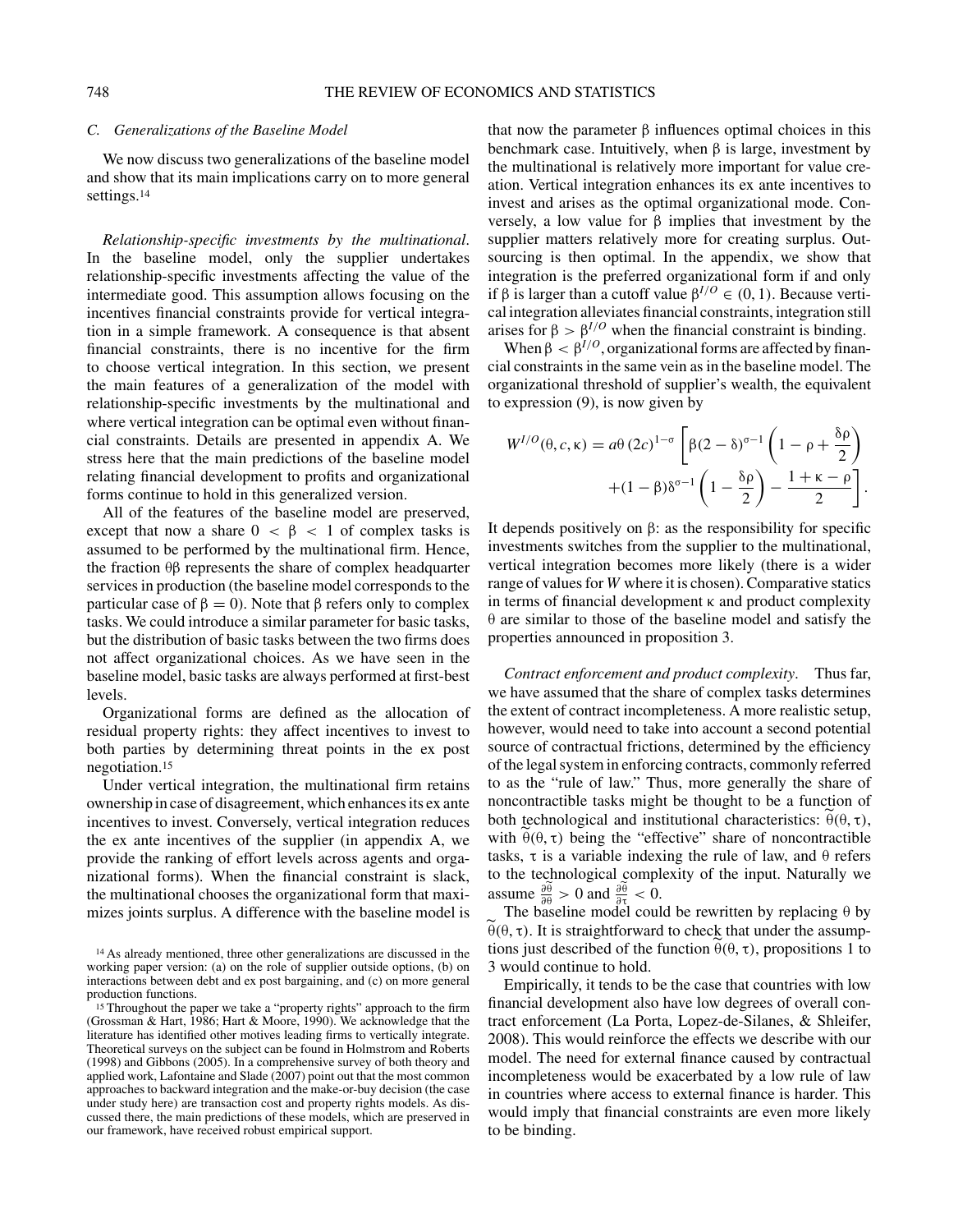Figure 2.—Sourcing Mode and Financial Development



This reduced-form specification encompasses the following case:  $\frac{\partial^2 \widetilde{\theta}}{\partial \tau \partial \theta}$ *<sup>∂</sup>*τ*∂*<sup>θ</sup> *<* 0. This would correspond to the case where contract enforcement has a stronger impact on complex products (see Berkowitz, Moenius, & Pistor, 2006, for evidence that countries with better contract enforcement develop a comparative advantage in complex products). Under this assumption, we can obtain predictions in terms of the interactions between τ and θ. In particular, multinationals should import relatively more complex products from countries with better contract enforcement. Bearing this in mind, in the empirical analysis, we control for differences in the rule of law across countries interacted with product complexity.16

The impact of the interaction between contract enforcement and product complexity on organizational choice is more complex and results from the interaction of different effects. On the one hand, for a given degree of product complexity, low contract enforcement increases the need for finance, hence encouraging, ceteris paribus, vertical integration. On the other hand, a greater extent of contract incompleteness increases the need to provide investments incentives to the supplier, which is achieved through outsourcing. In a model like the one sketched in the previous subsection, the overall effect is ambiguous and depends on how contract enforcement affects the contractibility of activities carried out by each party. Antràs and Helpman (2008) provide a good discussion of the general case. Following their results, in the empirical analysis, we control for the interactions between the rule of law and product complexity and between different measures of headquarter intensity and product contractibility.

#### *D. Empirical Predictions*

The model's findings have direct implications in terms of optimal sourcing strategies. One of the main factors that lead



firms to offshore production is the search for low labor costs or low production costs in general. However, our model suggests that while lower production costs point to choosing locations in developing countries, the profitability of this strategy could be affected by the financial capacity of suppliers and credit rationing by financial institutions. By emphasizing differential effects across industries, depending on the proportion of complex tasks to be undertaken by the supplier, our model shows that the effects of financial development are stronger in industries that are relatively more exposed to opportunism.

In the following, we illustrate some simple implications of the model in terms of sourcing strategies by considering the decision to import a product from a foreign country depending on the level of financial development, degree of complexity, and relative cost of producing the good in the foreign country.

Formally we suppose that the multinational has the choice between two suppliers: one at home and one in a foreign country. We assume an imperfect capital market in the foreign country κ *<* 1 but no financial friction at home. We normalize to 1 the unit cost of the home supplier and denote by  $c < 1$  the relative cost of the foreign supplier's effort. Hence, the home supplier has the advantage of no financial friction, whereas the foreign supplier has lower effort costs.

In this framework, the multinational firm can make one of three choices: (a) no import (outsourcing from home supplier),<sup>17</sup> (b) outsourcing to a foreign supplier, or (c) sourcing from an integrated foreign supplier. Optimal strategies can be easily derived from expressions (5), (6), and (7). These choices are illustrated in figures 2a and 2b (see appendix B for a formal derivation).

When the traded good relies mainly on basic tasks (see figure 2a), the foreign supplier's financial constraints are less likely to be binding and affect the multinational firm's profits (propositions 1 and 2). Hence, the multinational prefers to

<sup>16</sup> We could also deliver predictions in terms of the interaction of κ and τ. The empirical identification of such effects is made difficult by the high correlations between these two country-level variables. We choose not to focus on them.

<sup>17</sup> As financial constraints are not binding for the home supplier, outsourcing is preferable. More general results could be obtained by assuming imperfect capital markets at home, but the main predictions would hold as long as the home supplier has better access to finance.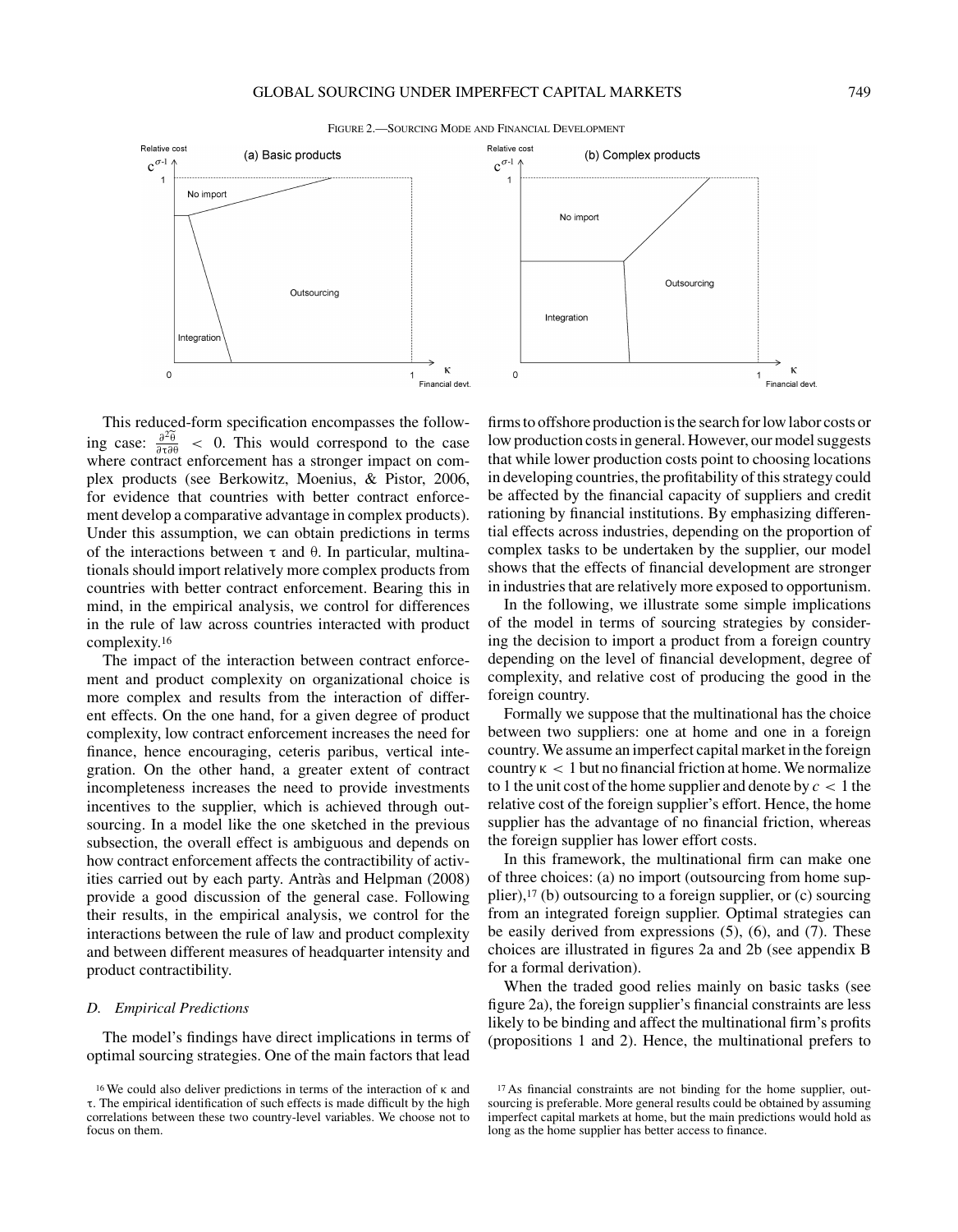source inputs from abroad, where production costs are lower, even if the supplier has little access to finance.

Conversely, when production is intensive in complex tasks (figure 2b), financial constraints are more likely to affect the multinational firm's profits (propositions 1 and 2). When the foreign supplier is located in a country with poor financial institutions, the multinational will prefer to source inputs from home unless there is a very large difference in production costs. Thus, we derive the following empirical prediction:

**Prediction 1.** Multinational firms are more likely to import inputs from a country with a higher level of financial development. This effect is stronger for complex inputs.

By emphasizing differences across industries, our model shows that financial development generates a comparative advantage in the supply of complex inputs.

This prediction contrasts with previous theoretical studies (Beck, 2002; Manova, 2008; Becker & Greenberg, 2007), suggesting that financial development generates a comparative advantage in sectors depending more heavily on external finance. The notion of dependence on external finance (Rajan & Zingales, 1998) is generally conceived as the need to finance initial costs before profits are generated, as opposed to sectors where initial costs are small and generated cash flows are sufficient to finance most investment. In our model, we account for the relationship between exporters and their customers that, for two-thirds of international trade flows, are multinational firms with broad access to liquidity. When production is intensive in basic tasks and there is no risk of hold-up from the supplier, financial development has little effect regardless of the level of initial costs.

Furthermore, our model can be used to make predictions about the sourcing mode: intrafirm or arm's length. In the case of basic goods (figure 2a), outsourcing is the preferred organizational form for a wide range of parameters. In the case of complex goods (figure 2b), outsourcing is the optimal strategy only when the foreign supplier is located in a country with high financial development. When production costs are very low but capital markets are poorly developed, it may still be profitable to import, but integration is chosen in order to alleviate the impact of financial constraints.

**Prediction 2.** Intrafirm trade is more likely when the supplier is located in a country with a lower level of financial development. This effect is stronger for complex inputs.

# **III. Empirical Analysis**

In this section, we first describe the data and then test the main predictions of the model using a detailed firm-level data set on international operations by multinational firms in France. First we analyze how financial development differently affect the number of multinationals sourcing complex or basic inputs across countries. We also study how the volume of aggregate and firm-level imports in complex and basic

goods responds to the level of financial development. Finally, we examine whether imports tend to occur within the firm depending on a country's financial development and product complexity.

# *A. Data Description*

*SESSI database*. Our analysis is based on a firm-level survey in France by SESSI (French Office of Industrial Studies and Statistics). The survey covers firms that trade more than 1 million euros and belong to manufacturing groups holding at least 50% of a foreign affiliate's equity capital.

The survey provide trade flows detailed by firm, product, and country of origin or destination. Products are classified using both the four-digit CPA (classification of products by activity) and four-digit harmonized system. Due to the availability of other data, we work at the three-digit level of the CPA classification, which corresponds precisely to the NACE Rev1 classification (also closer to the ISIC Rev3 three-digit classification). Throughout the paper and for simplicity in exposition, we use the word *product* to refer to the classification of the imported good. Notice that it might not be the same as the main good produced and sold by the multinational firm (which we refer to as the *industry*).

The data cover 55% of total French imports, spread among 4,305 firms.18 For our analysis, we focus solely on manufacturing imports and countries with available data on financial development and our main controls (table A1 in the appendix provides the list of countries corresponding to positive imports). We obtain a data set on 3,957 importing firms, 52,617 cells by firm, product, and country with positive imports.19

In addition to total value, the data provide information on the proportion of trade flows with an independent supplier or affiliate firm for each multinational, country and product. By definition, the trading partner is considered to be a subsidiary when the multinational controls at least 50% of the equity capital. Around half of French imports are intrafirm, which is approximatively the same as the share of intrafirm imports in the United States (Antràs, 2003).20

<sup>18</sup> The survey covers 82% of trade flows involving multinational firms operating in France. Note also that the quality of the SESSI survey has been checked by statistical offices using data from other sources. The trade flows are consistent with customs data and the intrafirm trade flows consistent with data on the location of the French affiliate (INSEE Financial Links Survey, Bank of France and French General Treasury and Economic Policy Directorate, data).

<sup>19</sup> Indices on skill and capital intensity are not available for the food and beverages industry (ISIC 15). Note that our findings are not sensitive to the inclusion of this sector when these variables are excluded from the regressions.

<sup>20</sup> U.S. Census and Customs data (resp. BEA data) consider the partner to be a "related party" when the multinational has 6% (resp. 10%) of the shares but does not necessarily control the firm. In practice, however, majority-owned affiliates (equity shares of 100%) are largely dominant. Desai et al. (2004b) use the Bureau of Economic Analysis' annual survey of U.S. direct investment abroad and show that in 1997, wholly owned affiliates accounted for 80% of total foreign affiliates of U.S. firms. Majority-owned affiliates (with equity shares of the American parent between 50% and 100%) accounted for 9%, and minority-owned ones (with equity shares of the American parent between 10% and 50%) for the remaining 11%.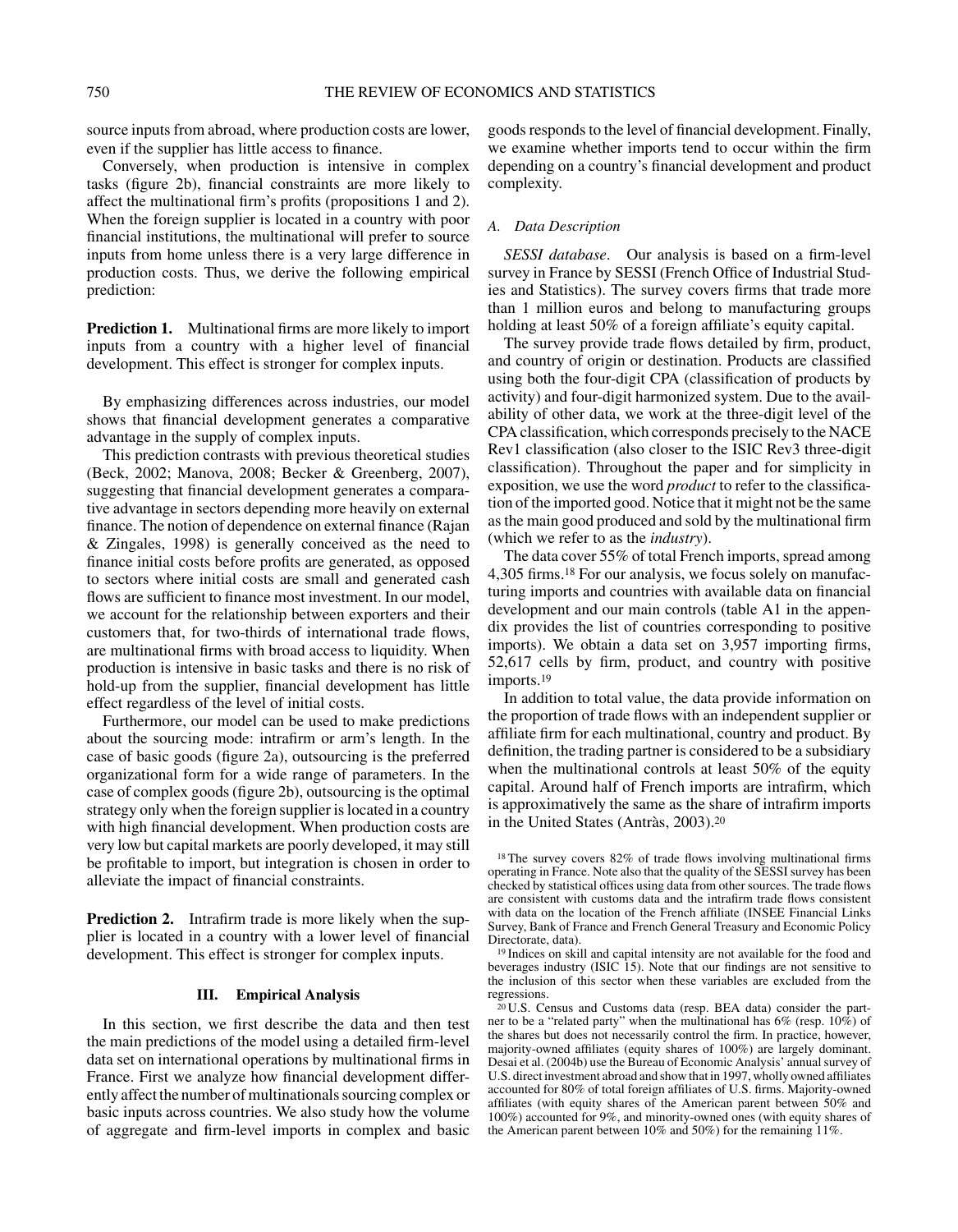Table 1.—Products with the Highest Indices of R&D Intensity

|     | <b>NACE Classification</b>                                                                       | R&D Intensity |
|-----|--------------------------------------------------------------------------------------------------|---------------|
| 244 | Manufacture of pharmaceuticals, medicinal chemicals and botanical products                       | $5.2\%$       |
| 321 | Manufacture of electronic valves and tubes and other electronic components                       | 5.8%          |
| 323 | Manufacture of television and radio receivers, sound or video recording or reproducing apparatus | $6.2\%$       |
| 322 | Manufacture of television and radio transmitters and apparatus for line telephony and telegraphy | $7.3\%$       |
| 353 | Manufacture of aircraft and spacecraft                                                           | 8.9%          |
| 332 | Manufacture of instruments and appliances for measuring, checking, testing and navigating        | $9.7\%$       |
| 300 | Manufacture of office machinery and computers                                                    | $10.5\%$      |

*Financial development variables*. Our main explanatory variable is the level of financial development, measured by the amount of credit from banks and other financial institutions to the private sector as a share of GDP (private credit). This index reflects the financial depth of the economy and the capacity to provide external financing. The variable is drawn from Beck, Demirguc-Kunt, and Levine (2000). It ranges from 1.3% for Angola to 201% for Japan (see figure 1). It is highly correlated with alternative measures of financial development (for example, stock market capitalization, accounting standards, interest rate margin, bank regulation, investor protection). It has been used extensively as a measure of financial development (Rajan & Zingales, 1998; King & Levine, 1993a). Alternatively, we use the net interest margin as an alternative measure of the efficiency of the banking sector (Beck et al., 2000). We also use an index of accounting standards (La Porta, Lopez-de-Silanes, & Shleifer, 1998) as an example of a measure more directly related to regulations.

*Product complexity variables*. Our main measure of product complexity is an index of R&D intensity. Since we focus on French firms' offshoring decisions, we measure R&D intensity using French data. The use of R&D intensity indices with French data implicitly assumes either that the technology can be transferred to the supplier (and is thus similar to the technologies in France) or that industry ranking in terms of technological content varies little from one country to the next. Firm-level data on R&D expenditure are taken from the 1999 Third Community Innovation Survey (CIS 3). Indices are constructed for each three-digit NACE classification with at least ten observations. We can use three measures: (a) total industry R&D expenditure to total sales, (b) the percentage of firms in the industry with positive R&D expenditure, and (c) the 75th percentile of R&D expenditure to sales for firms in the industry. We focus on the last because it is less sensitive to measurement errors, but we checked that all measures yield similar results.21 Table 1 provides the list of products associated with the highest R&D intensities. Not surprisingly, computers, precision instruments, and aircraft correspond to the most complex industries. In opposition, a few have a zero index of R&D intensity (e.g., cutting and shaping of stone, manufacture of wooden containers, preparation and spinning of textile fibers).

In the working paper version (Carluccio & Fally, 2010), we perform a set of regressions using R&D intensity constructed in the same way from CIS data on firms in the United Kingdom. This tests whether we are picking up a French industry particularity (the French and English indices are correlated at 57% with a Spearman rank correlation of 63%).

In the model, complex goods are defined as those with a large range of tasks that are firm specific and cannot be described in a contract. Complexity lies at the heart of the incomplete contracts literature, as established by the seminal work of Grossman and Hart (1986).<sup>22</sup> In this regard, our preferred measure is R&D intensity for several reasons. First, R&D is associated with the production of complex products and processes. This makes codifiability and verifiability of information a much harder and more expensive task. Hence, firms in R&D-intensive sectors are more likely to be unable to describe all specifications in contracts. Second, on R&Dintensive product is often new and not standardized, which makes it difficult to specify in advance. A firm may also be reluctant to do so for strategic reasons.23 Moreover, one of the main motives for R&D is to accumulate specific knowledge helping firms to create differentiated products. Therefore, R&D intensity may also reflect product specificity. Finally, R&D may not be performed in order to create new products or processes but to adapt existing technologies to different contexts (Cohen & Levinthal, 1989). Even in this case, higher R&D intensity reflects the difficulty of assimilating the technology and closely relates to efforts in complex tasks in the model.

As an alternative, we use the Rauch (1999) classification. In Rauch (1999), products are differentiated, traded on organized exchanges, or reference priced. The latter two categories are often referred to as homogeneous goods and the former as heterogeneous goods. We thus construct an index that equals 1 for differentiated goods and 0 otherwise. This index can be used to some extent to differentiate complex from basic products, but it is often interpreted as a measure of

<sup>21</sup> The 75th percentile is preferred to the median to reduce the number of zeros (industries where over half the firms do not do R&D).

<sup>22</sup> The model developed by Grossman and Hart (1986) is based around the key assumption that production decisions "are sufficiently complex that they cannot be specified completely in an initial contract between the firms." In later work, Hart and Moore (1999) and Segal (1999) develop this idea further by providing theoretical foundation to incomplete contracts around the notions of complexity and renegotiation.

<sup>23</sup> Specification of the characteristics of new product and processes makes them easier to imitate as codification facilitates technological leakage at the innovator's expense (Caves, 2007).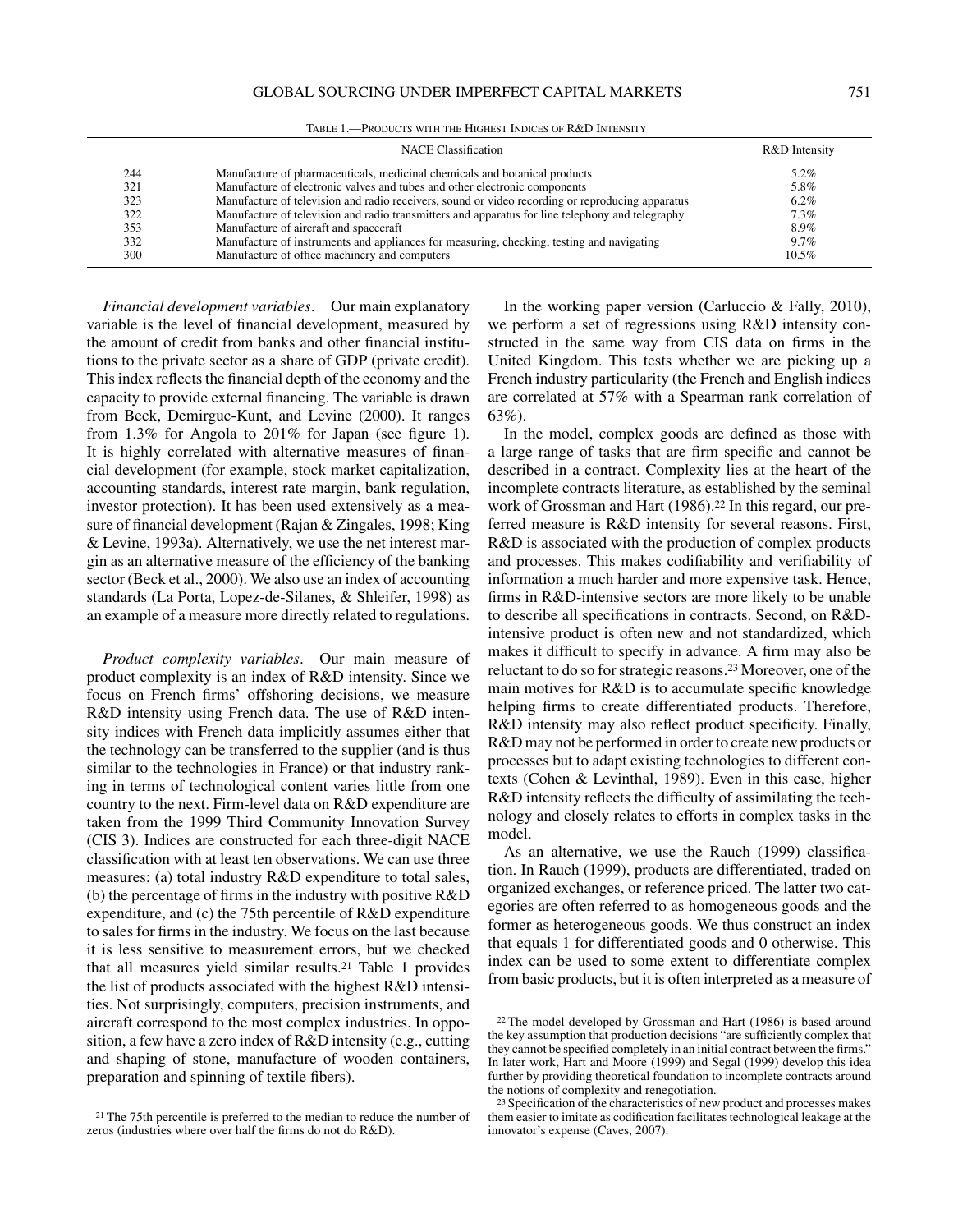Table 2.—Mean and Standard Deviation of Main Variables

|                  | Variables                | Mean        | S.D.  | <b>Observations</b> |
|------------------|--------------------------|-------------|-------|---------------------|
| Aggregate values | Number of importers      | 8.288 39.00 |       | 6,348               |
|                  | Log aggregated imports   | 7.901       | 2.728 | 2,021               |
| Firm             | Log firm-level imports   | 4.984       | 2.196 | 52,617              |
|                  | Share of intrafirm trade | 0.338       | 0.453 | 52,617              |
| Country          | Private credit over GDP  | 0.509       | 0.467 | 92                  |
|                  | Net interest margin      | 5.633       | 4.106 | 81                  |
|                  | Accounting standards     | 6.078       | 1.399 | 37                  |
|                  | Patent protection        | 3.128       | 1.010 | 92                  |
|                  | Rule of law              | 0.552       | 0.209 | 92                  |
|                  | Skill endowment          | 0.621       | 0.284 | 92                  |
|                  | Capital endowment        | 9.378       | 1.535 | 92                  |
|                  | Log GDP per capita       | 9.377       | 1.136 | 89                  |
|                  | FDI restrictions         | 9.377       | 1.136 | 89                  |
| Industry         | R&D intensity            | 0.021       | 0.023 | 69                  |
|                  | Rauch (1999) index       | 0.738       | 0.344 | 69                  |
|                  | External financial       |             |       |                     |
|                  | dependence               | 0.237       | 0.227 | 69                  |
|                  | Skill intensity          | 4.992       | 0.153 | 69                  |
|                  | Capital intensity        | 5.290       | 0.604 | 69                  |
|                  | Headquarter intensity    | 0.380       | 0.062 | 69                  |

Aggregate values: by country and product.

contract intensity: differentiated products (which are neither traded on organized exchanges nor reference priced) cannot be easily substituted and are relationship specific. Taking this interpretation, Nunn (2007) shows that better contract enforcement, measured by the rule-of-law variable, generates a comparative advantage in industries that rely intensively on differentiated inputs. As we focus on the comparative advantage in supplying inputs rather than final goods, a notable difference with Nunn (2007) is that we directly interact the rule-of-law variable with the Rauch index using the traded input's product classification.24

Other indices can be used, such as indices of technological content, which are expected to be highly correlated with R&D intensity and yield similar results.25

Table 2 presents the mean and standard deviations of the main variables. Definitions and sources of control variables are presented in the data appendix.

# *B. Financial Development and the Geography of Imports*

*Empirical strategy*. The model predicts that, other things being equal, multinational firms prefer to import complex inputs from financially developed countries (prediction 1). This points to a differential effect between complex and basic goods and naturally calls for a difference-in-difference approach (pioneered by Rajan & Zingales, 1998).

We use two main dependent variables. For each country or product cell, we calculate the number of multinationals reporting positive imports, as well as the value of total imports. The first variable corresponds to the extensive margin of trade (Yeaple, 2009).

Table 3 presents the basic statistics drawn from the data, revealing strong correlations between the country of origin's level of financial development (private credit) and the number of firms importing from this country. The correlation is stronger for R&D-intensive goods, in line with the differentiated effect described in the model: over 50% for products with high R&D intensity (above the median) compared to 38% for other products. Conversely, the correlation between the number of importers and level of complexity is stronger for countries above the financial development median than for countries below the median. Similar differences in correlation coefficients are observed when looking at aggregated imports instead of the number of importers. These statistics suggest that financial development has on impact on the composition of exports to multinational firms depending on R&D intensity.

In the following econometric investigation, we analyze the determinants of the number of firms  $N_{cp}$  that import inputs from country *c* in product *p* (based on classification *p* of imports) and the value of total trade flows from country *c* in product *p*. In particular, we want to test whether the financial development of country *c* has a differential effect depending on the complexity of traded good *p*. The difference-in-difference approach includes country dummies that control for any observable or unobservable country characteristics that do not affect the export's level of complexity. It also includes product dummies to control for product characteristics that do not affect the origin of the imports.

Our preferred dependent variable is the number of firms *Ncp*.26 We assume that firms' choices depend on a set of variables  $X_{cp}$ . These variables include a set  $\tilde{X}_{cp}$  of observed product and country characteristics, but we also allow for unobserved determinants. Specifically, we suppose that the probability that a firm imports a product *p* from country *c* is an exponential function of country fixed effects, product fixed effects, an interaction term between financial development and input complexity, a set of controls, and the unobserved effect. Conditional on the type of product *p* and the source country *c*, we have

$$
P(\text{Import}|X_{cp}) = \exp[\beta \cdot (\text{FinDev}_c \times \text{Complexity}_p) + \gamma \cdot \text{Controls}_{cp} + \eta_c + \zeta_p + \lambda_{cp}],
$$

where  $FinDev_t$  is the level of financial development of country *c*, *Complexity<sub>p</sub>* the level of complexity of product  $p$ ,  $\eta_c$ a country fixed effect, ζ*<sup>p</sup>* a product fixed effect, and λ*cp* an unobserved effect. Taking the aggregate number of importers by country and product, it follows that up to a constant *N*

$$
E[N_{cp}|X_{cp}] = N.\exp[\beta.(FinDevt_c \times Complexity_p) + \gamma.Controls_{cp} + \eta_c + \zeta_p + \lambda_{cp}].
$$
 (10)

<sup>26</sup> Using similar firm-level data for the United States, Yeaple (2009) also chooses to focus on this indicator in his analysis of the structure of U.S. foreign investment.

<sup>24</sup> Nunn (2007) focuses on comparative advantage in terms of output. He thus constructs an alternative index equivalent to the Rauch (1999) index weighted by the coefficient of the U.S. input-output matrix.

<sup>&</sup>lt;sup>25</sup> In the working paper version, we use an index constructed from the Lall (2000) classification.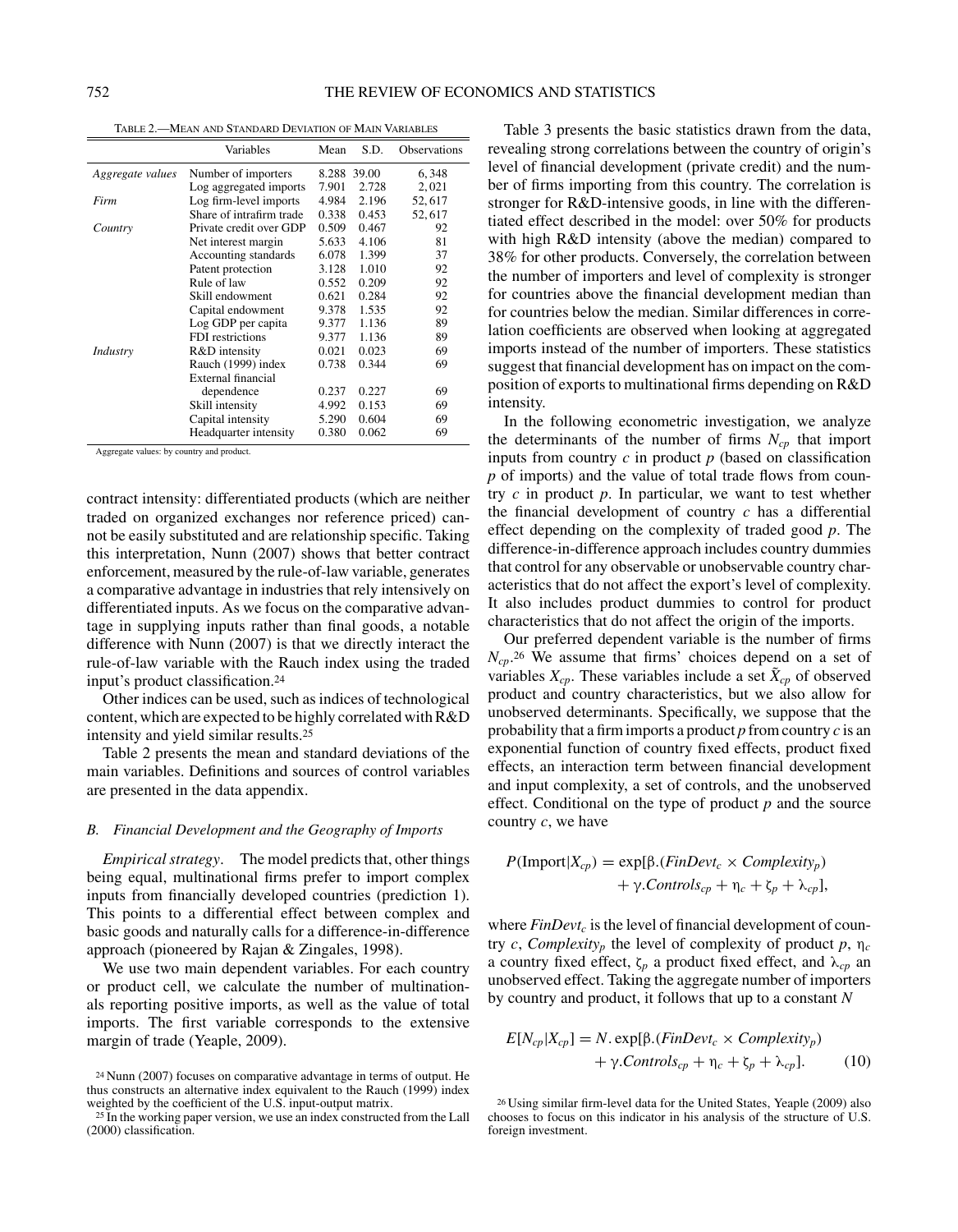| Correlation:                                                        |                         | A: With Financial Development (across countries) | B: With R&D Intensity (across industries) |                            |  |
|---------------------------------------------------------------------|-------------------------|--------------------------------------------------|-------------------------------------------|----------------------------|--|
| Sample:                                                             | High R&D Intensity      | Low R&D Intensity                                | <b>High Financial Development</b>         | Low Financial Development  |  |
| $Log(1 + Nb$ importers)<br>Log(Imports)<br>Share of intrafirm trade | 0.525<br>0.344<br>0.058 | 0.384<br>0.176<br>0.138                          | 0.134<br>0.159<br>0.105                   | 0.031<br>$-0.024$<br>0.154 |  |

Table 3.—Correlation between Import Variables and Financial Development (A) or Product Complexity (B)

Correlation between import variables (number of importers, import by firm, intrafirm imports) and either private credit (panel A) or R&D intensity (panel B). Samples: High R&D intensity: imports of products with R&D intensity above median. High financial development: imports from countries with financial development above median.

Conditionally on the mean  $E[N_{cp}|X_{cp}]$ , we assume that the number of importers follows a Poisson distribution. The Poisson distribution can be justified by taking the limit of a Bernouilli law for a large number of firms. However, conditionally on the set of observed characteristics  $\tilde{X}_{cp}$ , the distribution deviates from the Poisson distribution because of the unobserved component λ*cp*. Assuming that this term is an i.i.d. random effect following a gamma distribution with coefficient  $1/\alpha$  (with variance  $\alpha$ ), it can be shown that the number of importers follows a negative binomial distribution (see Cameron & Trivedi, 1998) with law

$$
P(N_{cp} = n|\tilde{X}_{cp}) = \frac{\Gamma(n + \alpha^{-1})}{n!\Gamma(\alpha^{-1})} \frac{\alpha^{-(1/\alpha)}\mu^n}{(\mu + \alpha^{-1})^{n+\alpha^{-1}}},
$$

where  $\mu = E[N_{cp}|\tilde{X}_{cp}]$ . Moreover, the conditional variance is given by Var $[N_{cp}|\tilde{X}_{cp}] = \mu(1+\alpha\mu)$ . When the random effect  $λ$  has zero variance ( $α = 0$ ), the variance of  $N_{cp}$  equals the (conditional) mean, and the distribution is Poisson. When  $\alpha$ is strictly positive, the distribution is said to be overdispersed.

Equation (10) is estimated under maximum likelihood (see Cameron & Trivedi, 1998). This can also be used to estimate α, assuming that it does not depend on the expected mean  $\mu$  (NegBin II specification). Note that ordinary least square regressions (taking the log of the dependent variable) are not suitable for count data, especially when a significant number of product or country cells have no importer (two-thirds of our observations).

As in OLS regressions, the identification of our main coefficient relies on the assumption of orthogonality between the interaction term and the residual  $N_{cp} - E[\hat{N}_{cp}|\tilde{X}_{cp}]$ . However, given the inclusion of the full set of country and product dummies, this estimation strategy is not sensitive to the exclusion of controls that are not correlated with financial development or do not affect trade differently depending on the complexity of inputs. Therefore, we are mainly concerned with variables potentially correlated with financial development and that may have on impact on complex goods industries in particular.

Another set of regressions uses the value of imports by product and country of origin instead of the number of importers. Santos Silva and Tenreyro (2006) argue that OLS inconsistency may also apply. Thus, we follow the same specification as for the number of importers and estimate negative binomial regressions for the value of imports. Yet the value of imports not only reflects the decision to source product *p* from country *c* but also captures other characteristics of transactions, such as the scale of production and the price of the traded good. These other aspects may also be affected by financial development and product complexity, as shown in section IIIC. Therefore, we primarily focus on regressions using the number of importers.27

In all the tables, we report robust standard errors corrected for clusters by country because our main variable, *FinDevt<sub>c</sub>*, varies only across countries. The coefficients can be interpreted as semi-elasticities, as they measure the impact of the right-hand-side variable on the log of the (expected) number of importers.28

*Results on the number of importers and total trade flows*. In table 4, we analyze the interaction term between product complexity and financial development for different measures of complexity, including our main controls. In column 1, financial development is interacted with our benchmark index of complexity: R&D intensity measured with French firmlevel data. This yields a positive and significant coefficient, a result in line with prediction 1: financial development is a source of comparative advantage in the supply of complex inputs.

Our control variables include capital and skill endowments interacted with capital and skill intensity. They enter positively and significantly, in keeping with the Heckscher-Ohlin model of trade. Two other important controls, rule of law and patent protection, are positively correlated with financial development and may potentially affect sourcing strategies. In line with the recent literature on institutions and trade (Nunn, 2007; Levchenko, 2007; Acemoglu et al., 2007), judicial quality and better contract enforcement generate a comparative advantage in complex industries that rely more intensively on contracts. In our regression, rule of law is interacted with the Rauch (1999) index of differentiated goods versus homogeneous goods, often interpreted as an index of contract intensity. We find a positive interaction term, which confirms the results obtained by Nunn (2007) and Berkowitz et al. (2006). Patent protection, our proxy for intellectual property rights, is interacted with the index of R&D intensity, as R&D-intensive industries rely more intensively on patents.

<sup>&</sup>lt;sup>27</sup> We also verify that our results on the number of importers are not driven by small firms by estimating the same equation using large firms only.

<sup>&</sup>lt;sup>28</sup> The interaction term should be interpreted as a cross-derivative of the logarithm of the predicted number of importers, which is linear in the righthand-side variables. Note also that our fixed effects subsume all direct effects of country- and product-level variables, and thus we do not need to control for direct effects.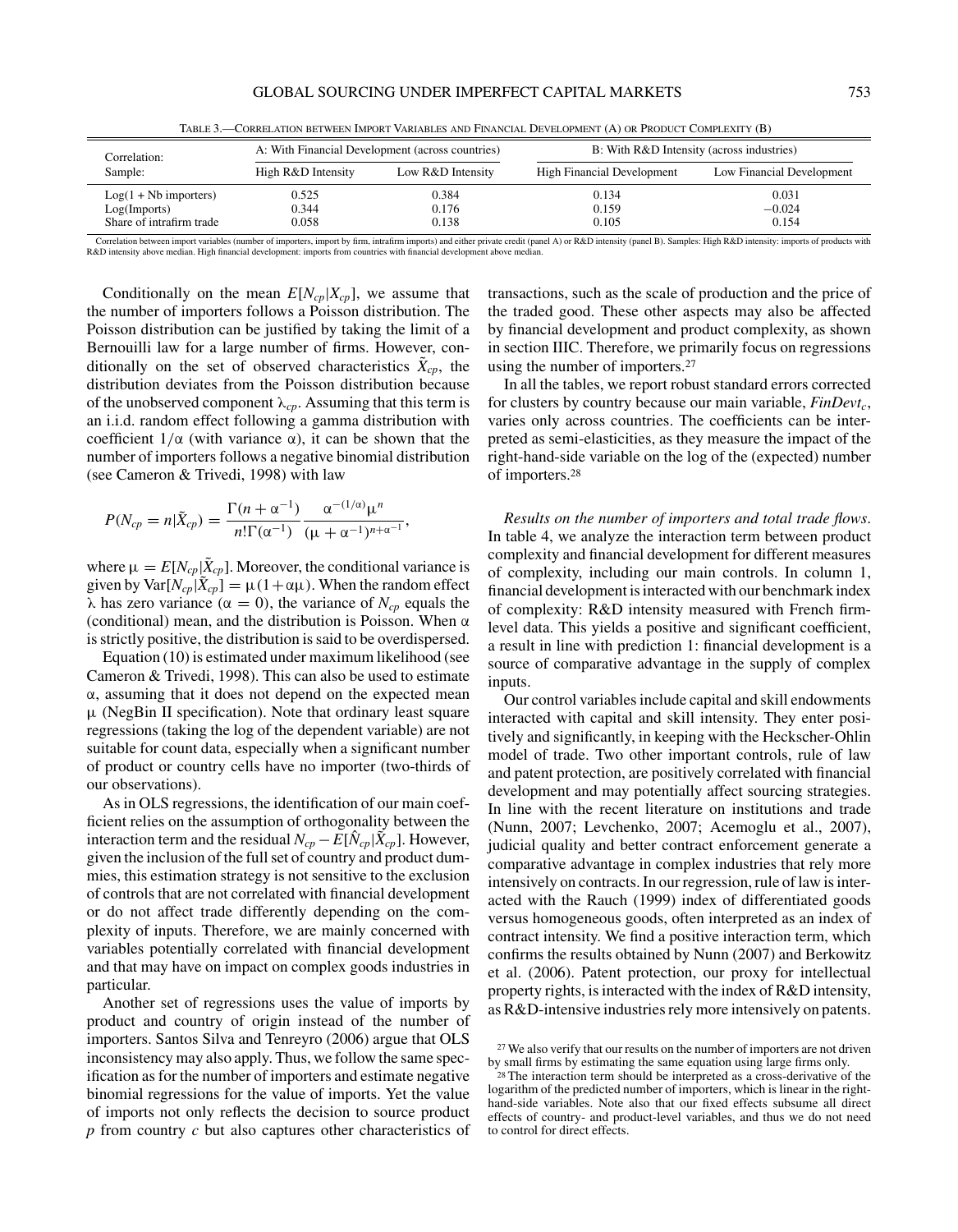|                                      |                          | Number of Importers      |                            |                          | Value of Imports         |                            |  |
|--------------------------------------|--------------------------|--------------------------|----------------------------|--------------------------|--------------------------|----------------------------|--|
| Dependent Variable                   | (1)                      | (2)                      | (3)                        | (4)                      | (5)                      | (6)                        |  |
| (Fin devt) $\times$ (R&D int.)       | 9.417<br>$[3.263]^{***}$ |                          | 9.066<br>$[3.334]^{***}$   | 19.888<br>$[8.604]^{**}$ |                          | 22.826<br>$[9.611]^{**}$   |  |
| (Fin devt) $\times$ (Rauch index)    |                          | 0.682<br>$[0.326]^{**}$  |                            |                          | 2.479<br>$[0.840]^{***}$ |                            |  |
| $(Fin devt) \times (Ext fin dep)$    |                          |                          | $-0.309$<br>[0.240]        |                          |                          | $-1.605$<br>$[0.661]^{**}$ |  |
| (Fin devt) $\times$ (Capital int,)   |                          |                          | $-0.372$<br>$[0.166]^{**}$ |                          |                          | $-0.984$<br>$[0.423]^{**}$ |  |
| (Fin devt) $\times$ (HQ int.)        |                          |                          | 1.174<br>$[0.684]$ *       |                          |                          | 3.551<br>[2.919]           |  |
| (Patent prot) $\times$ (R&D int.)    | $-0.228$<br>[2.004]      | 1.677<br>[1.979]         | $-0.203$<br>[1.985]        | $-1.075$<br>[5.925]      | 4.176<br>[5.905]         | $-1.852$<br>[6.063]        |  |
| (Rule of law) $\times$ (Rauch index) | 2.121<br>$[0.609]^{***}$ | 1.074<br>[0.914]         | 1.766<br>$[0.621]^{***}$   | 4.038<br>$[1.571]^{**}$  | $-0.149$<br>[2.239]      | 4.111<br>$[1.526]^{***}$   |  |
| $(H/L) \times (Skill$ int.)          | 4.261<br>$[1.151]^{***}$ | 4.561<br>$[1.207]^{***}$ | 4.681<br>$[1.196]^{***}$   | 6.939<br>$[3.990]$ *     | 7.705<br>$[3.871]^{**}$  | 8.724<br>$[3.964]^{**}$    |  |
| $(K/L) \times (Capital int.)$        | 0.221<br>$[0.065]^{***}$ | 0.207<br>$[0.063]^{***}$ | 0.296<br>$[0.067]^{***}$   | 0.258<br>[0.191]         | 0.241<br>[0.192]         | 0.472<br>$[0.202]^{**}$    |  |
| $\alpha$                             | 0.532                    | 0.542                    | 0.517                      | 10.520                   | 10.490                   | 10.424                     |  |
| Country dummies                      | Yes                      | Yes                      | Yes                        | Yes                      | Yes                      | Yes                        |  |
| Product dummies                      | Yes                      | Yes                      | Yes                        | Yes                      | Yes                      | Yes                        |  |
| <b>Observations</b>                  | 6,348                    | 6,348                    | 6,348                      | 6,348                    | 6,348                    | 6,348                      |  |
| Log pseudo-likelihood                | $-7,447$                 | $-7,454$                 | $-7,432$                   | $-23,181$                | $-23,175$                | $-23,165$                  |  |

Table 4.—Imports, Product Complexity, and Financial Development

Dependent variables: number of multinationals with positive imports, by country and product, and total value of imports. Negative binomial regressions. Main regressors: interactions between country variables and product characteristics. Fin devt: Private credit over GDP. Rauch index: equal to 1 for goods that are not traded on integrated market or reference priced (Rauch, 1999). Ext fin dep: Dependence in external finance (Rajan & Zingales, 1998). Firm size: Median firm size in the corresponding French industry. HQ int.: Headquarter intensity. Patent prot: Patent protection. α: See equation (10) in the text. Fixed effects by country and by product. Robust standard errors into brackets, corrected for clusters by country. Significant at <sup>∗</sup>10%, ∗∗5%, ∗∗∗1%.

However, we do not find that stronger intellectual property rights favor trade in R&D-intensive inputs.29

Our result is also robust to the alternative measures of complexity. In column 2, we use the Rauch (1999) index of differentiated goods versus homogeneous goods (contract intensity), which also yields a positive and significant coefficient for the interaction term. Interestingly, the rule-of-law coefficient becomes insignificant, suggesting that financial development has the strongest impact.30

Beck (2003) and Manova (2006, 2008) use world trade data by country and sector to show that financial development generates a comparative advantage in sectors that are more dependent on external finance. These studies use the measure of financial dependence developed by Rajan and Zingales (1998), constructed as the share of investment not financed by cash flows, taking the median across U.S. listed firms in the sectors.

Our model, however, suggests that the dependence of multinationals' suppliers on external finance is specifically related to contract incompleteness and increases with their production complexity. As both indices of financial dependence and technological complexity are positively correlated (at 20%), we need to check that our results are not driven by the Rajan and Zingales (1998) index of financial dependence.

In column 3, we therefore control for the interaction term between financial development and financial dependence. We also control for an interaction between financial development and capital intensity. Capital intensity can be interpreted as an index of headquarter intensity (Antràs, 2003). Another index of headquarter intensity (value added over sales across industries) is also included in the regression. In line with our model, only the interaction term between financial development and complexity is positive and significant, while the other interaction terms taking in financial development are not statistically significant. Qualitatively, the same results are obtained using the Rauch (1999) index instead of R&D intensity.

Columns 4 to 6 confirm the results when the dependent variable is the value of imports. We find that the effect of financial development is also significant. The main coefficient is slightly less significant using R&D intensity (columns 4 and 6) and more significant using the Rauch (1999) index (column 5). Overall, the results are qualitatively similar to those using the number of importers.

In all regressions specifying a negative binomial distribution for the residual, the estimated coefficient  $\alpha$  is approximately 0.5 when the dependent variable is the number of importers and 10 when the dependent variable is trade flows. As we can expect, overdispersion is greater for trade flows. In both cases, the likelihood-ratio test for  $\alpha = 0$  (corresponding to the Poisson distribution) is rejected.31 It shows that the residual's variance is strictly larger than the mean, which implies that the residual does not follow a Poisson distribution (overdispersion). In unreported regressions, we check alternative specifications to verify that our results do

<sup>29</sup> These results hold when complexity is measured using U.K. data on R&D or the Lall (2000) index, as shown in Carluccio and Fally (2010).

<sup>30</sup> This result, however, needs to be interpreted with caution as the correlation between both indices of financial development and rule of law is over 50%.

<sup>31</sup> This test does not account for heteroskedasticity, but the *P*-value is lower than 0.001.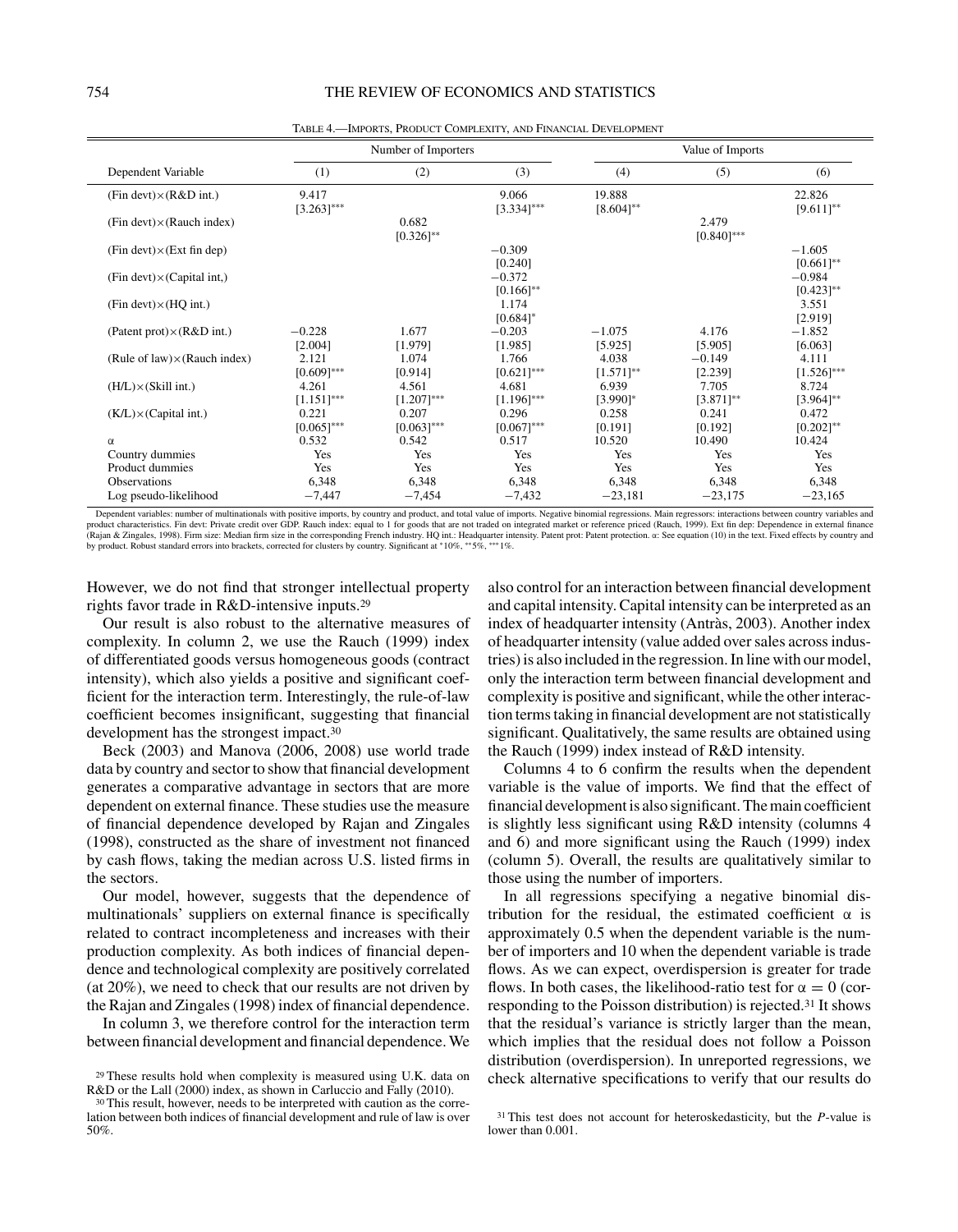|                                    |                           | Number of Importers           |                          |                           | Value of Imports             |                          |
|------------------------------------|---------------------------|-------------------------------|--------------------------|---------------------------|------------------------------|--------------------------|
| Dependent Variable                 | (1)                       | (2)                           | (3)                      | (4)                       | (5)                          | (6)                      |
| (Fin devt) $\times$ (R&D int.)     | 10.935<br>$[3.331]^{***}$ |                               |                          | 24.692<br>$[10.931]^{**}$ |                              |                          |
| (Int. margin) $\times$ (R&D int.)  |                           | $-98.498$<br>$[32.041]^{***}$ |                          |                           | $-235.30$<br>$[103.45]^{**}$ |                          |
| $(Acc. stds) \times (R&D int.)$    |                           |                               | 0.580<br>$[0.161]^{***}$ |                           |                              | 1.264<br>$[0.336]^{***}$ |
| (Rule of law) $\times$ (R&D int.)  | $-30.612$<br>[26.140]     |                               |                          | $-61.131$<br>[58.559]     |                              |                          |
| $(H/L) \times (R\&D$ intensity)    | 12.644<br>[16.640]        |                               |                          | 26.958<br>[41.027]        |                              |                          |
| $(Log CGDP) \times (R&D int.)$     | 4.153<br>[7.167]          |                               |                          | 6.612<br>[14.068]         |                              |                          |
| (Patent prot) $\times$ (R&D int.)  | $-1.519$                  | 1.263                         | $-4.323*$                | $-4.312$                  | 6.338                        | $-13.52**$               |
| (Rule of law) $\times$ (Rauch ind) | $2.099***$                | $1.947***$                    | 1.599*                   | $3.955**$                 | $3.448**$                    | $3.247**$                |
| $(H/L) \times (Skill$ int.)        | $4.045***$                | $4.127***$                    | $3.923***$               | 5.864                     | 5.409                        | 5.052                    |
| $(K/L) \times (Capital int.)$      | $0.235***$                | $0.235***$                    | $0.233**$                | 0.364                     | 0.275                        | 0.134                    |
| $\alpha$                           | 0.525                     | 0.537                         | 0.457                    | 10.434                    | 9.737                        | 5.852                    |
| Country dummies                    | Yes                       | Yes                           | Yes                      | Yes                       | Yes                          | Yes                      |
| Product dummies                    | Yes                       | Yes                           | Yes                      | Yes                       | Yes                          | Yes                      |
| <b>Observations</b>                | 6,141                     | 5,589                         | 2,553                    | 6,141                     | 5,589                        | 2,553                    |
| Log pseudo-likelihood              | $-7,261$                  | $-7,379$                      | $-5,769$                 | $-22,556$                 | $-22,846$                    | $-17,306$                |

Table 5.—Imports, Financial Development, and Input Complexity: Other Robustness Checks

Dependent variable: number of multinationals with positive imports, by country and product. Negative binomial regressions. Main regressors: interactions between country variables and product characteristics. Fin devt: Private credit, Int. margin: Net interest margin. Accounting stds: Accounting standards. Log CGDP: Log per capita GDP. α: See equation (10) in the text. Fixed effects by country and by product. Robust standard<br>errors

not depend on our assumptions regarding the error term distribution. We obtain similar results with Poisson regressions. Alternatively, we can estimate OLS regressions (in order to accommodate for zeros, we can use the logarithm of 1 plus the number of importers as the dependent variable).

These results confirm that the country of origin's financial development is strongly correlated with the number of multinational firms importing complex inputs compared to basic inputs or the volume of trade flows for these products. But how sizable is the effect of financial development? In view of our estimation approach, we consider the effect of financial development by comparing two industries that differ in 1 standard deviation in terms of R&D intensity. Using the coefficient of the interaction term, we estimate the differential effect of a one standard deviation change in financial development on the number of multinational firms importing complex inputs. Given the coefficient in column 1 of table 4, we obtain a differential effect of 9% on the number of importers. This effect is large and is comparable to the effect of skill endowment on the number of importers (differential effect of 18% by comparing low- and high-skill-intensive industries). Moreover, the estimated effect of financial development is stable across the different specifications as in in column 2 of table 4 (10% with the Rauch index). By comparison, the effect of rule of law is larger if we take the estimate from column 1, and smaller if we take the one from column 2 in table 4.

In columns 4 to 6, the magnitude of the effect of financial development is even larger. As we confirm in section IIIC, financial development also affects the scale of imports (intensive margin), which can explain why its effect on the total value of trade is quantitatively larger.

*Other robustness checks*. In table 5, we perform further robustness checks. In column 1, we check that our results are robust to the inclusion of other controls. In particular, we might still be concerned with whether financial development captures the effect of an alternative country characteristic with a different impact on complex and basic products. We thus interact rule of law with R&D intensity in the place of the Rauch index. The new interaction term with rule of law is not significant. It confirms that rule of law yields the strongest effect under the Rauch (1999) measure of contract intensity. We control for the interaction of skill endowments with the index of R&D intensity in addition to the interaction with skill intensity, but the corresponding coefficient is not significant. We can also include an interaction between R&D intensity and per capital GDP (in log). Although financial development is positively correlated with income level, the new interaction term is not significant and the coefficient for financial development remains unchanged. Thus, our results are not generated by the level of overall development rather than financial development.32

An argument that can be advanced is that countries with technological advantages in sectors that rely relatively more on external finance will tend to develop their financial systems to exploit these advantages. Our work, however, focuses on multinationals' suppliers. There is extensive evidence that these firms benefit from technology transfers by multinationals (Caves, 2007) and operate different technologies from

<sup>32</sup> Moreover, we should note that the inclusion of R&D intensity index interactions with distance, language, and colonial links does not affect our main result (not reported).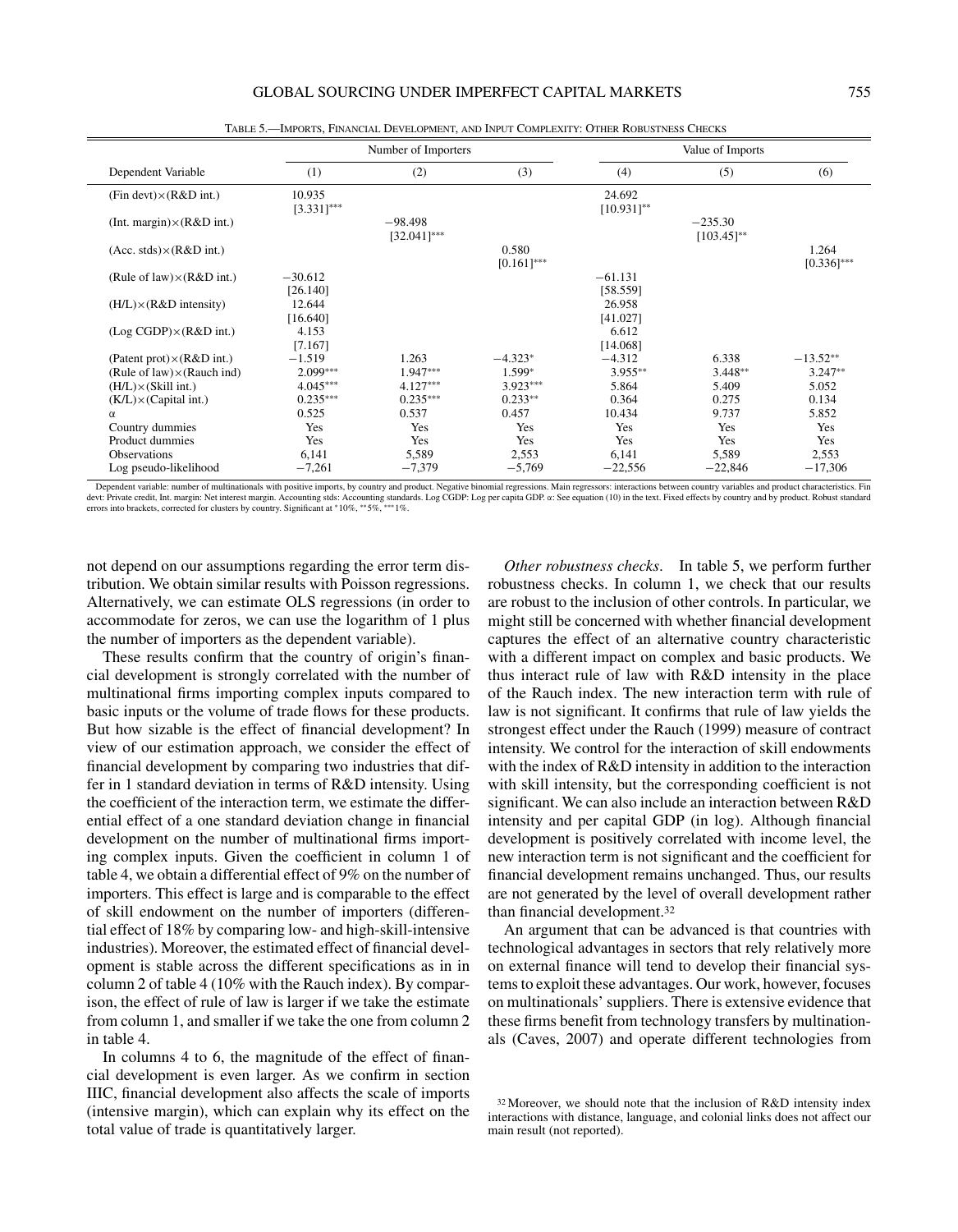local firms.<sup>33</sup> Hence, omitting controls on the local technology is unlikely to bias our results. We account for this by controlling for human capital interacted with R&D intensity (column 1 of table 5). This reflects the assumption that the costs of technology transfers vary across countries depending on the extent of their capacity to absorb foreign technologies.

In columns 2 and 3, we check that our results are robust to alternative measures of financial development. We use a measure of the net interest rate margin in column 2 and an index of accounting standards in column 3. The former provides an alternative measure of the (in)efficiency of the banking sector, while the latter directly reflects financial regulations. The results indicate strong interaction terms between complexity and both indicators, with the expected signs.

The right half of the table shows that results are qualitatively similar when the dependent variable is the value of imports. Consistent with the results in table 4, our main coefficient is slightly less significant, but its magnitude is larger.

We perform additional robustness checks in appendix D. In particular, we test whether our results are sensitive to the identification of intermediate goods, as opposed to goods that are not further processed by the importer. Moreover, we test whether our results are not driven by the presence of export platforms by restricting to groups with headquarters in France.

We have also carried out a set of further robustness checks, which are available on request. We restricted the sample to contain only large firms (above 500 employees). We obtain coefficients and standard errors similar to those with the full sample, reducing the potential concern of a large number of small firms driving the results.<sup>34</sup>

One could argue that exporting opportunities for local firms in sectors dependent on external finance increase the demand for credit and hence foster the development of the financial sector. Do and Levchenko (2007) rationalize this mechanism. They build a simple model to show that greater foreign demand in financially dependent industries leads to larger volumes of credit and more developed financial markets. Based on the estimated effect of geographic variables on trade volumes across sectors, they construct a countrylevel variable that predicts the value of external finance need of exports. They report a substantial correlation between this variable and financial development. Using this variable, we can show that our results are not driven by the interaction between complexity and geographical determinants of financial development (see Carluccio & Fally, 2010).

With cross-sectional data, one way to check the direction of causality is to use an instrument for financial development that does not have a direct impact on exports. Legal origin provides an exogenous variable that meets these requirements. In

particular, common-law countries are better financially developed than civil-law countries. Nevertheless, it has also been shown to have a strong effect on various other aspects of institutional quality (Djankov, McLiesh, & Shleifer, 2007; La Porta et al., 2008). Nunn (2007) proposes a simple way to isolate the effect on financial development by matching civil- and common-law countries with similar characteristics in control variables. In unreported estimations, we apply a similar method and find a strong and positive effect of common law on the composition of exports in complex products, after matching countries by rule of law, level of intellectual property rights protection, and factor endowments (results available on request).

Finally, we have checked that our results are not sensitive to minor product or country sample changes. For example, the coefficient remains equally similar when we drop countries with fewer than 1 million inhabitants, African countries, OECD countries, or Asian tigers. Neither is the coefficient sensitive to dropping private credit or R&D intensity percentiles at either end of the scale.

#### *C. Financial Development and the Scale of Imports*

So far, we have tested prediction 1 by looking at the impact of financial development and input complexity on the number of importers and total trade volumes by country and product. We can also use our firm-level data to test whether financial development has a differential impact on firm-level imports of complex products. To some extent, effects on firm-level trade flows correspond to the intensive margin of imports, whereas effects on the number of importers correspond to the extensive margin. Specifically, we can estimate

$$
Log(M_{cpi}) = \beta.(FinDevt_c \times Complexity_p) + \gamma.Controls_{cp}+ \eta_c + \zeta_p + \phi_i + \varepsilon_{cpi},
$$
 (11)

where  $\phi_i$  is a fixed effect by firm. This is estimated for all observations by firm, country, and product with positive trade flows. Specification (11) is estimated by OLS. We continue to report robust standard errors corrected for clusters by country.

Table 6 presents our findings. There is no firm dummy in column 1, but firm fixed effects are systematically included in columns 2 to 4. The results show that financial development has a significant impact on firm-level imports. A comparison of columns 1 and 2 shows that controlling for firm dummies does not affect the financial development coefficient.

We perform the same robustness checks as for the previous tables. In column 3, we check that our financial development findings are not driven by the interaction with external finance dependence, capital intensity, and headquarter intensity measured in the corresponding sector in France. Although the interaction with capital intensity is significant at 5%, the main coefficient remains unchanged. In column 4, we interact rule of law with the R&D intensity index in place of the Rauch index of contract intensity: the coefficient for rule of law is not

<sup>33</sup> In Carluccio and Fally (2012), we analyze the effects of technological incompatibilities between foreign and domestic technologies on spillovers and technology adoption.

<sup>&</sup>lt;sup>34</sup> The fact that results are robust to using the value of imports also reduces this potential concern, as more weight is put on large firms.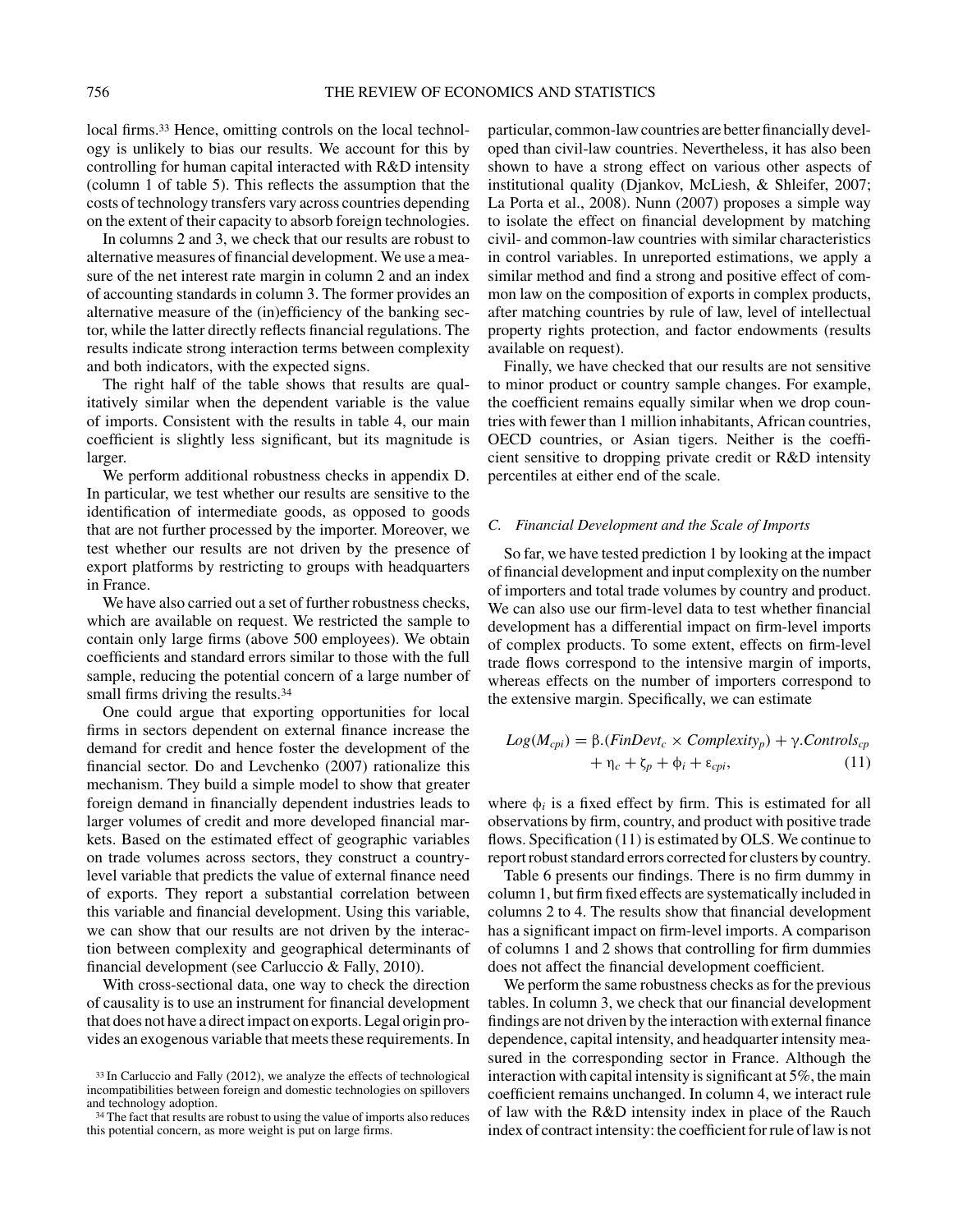|                                         |                          |                          | Log Firm-Level Imports     |                                    |
|-----------------------------------------|--------------------------|--------------------------|----------------------------|------------------------------------|
| Dependent variable                      | (1)                      | (2)                      | (3)                        | (4)                                |
| (Fin devt) $\times$ (R&D intensity)     | 6.377<br>$[1.828]^{***}$ | 7.522<br>$[1.691]^{***}$ | 8.190                      | 9.141<br>$[2.434]^{***}$           |
| $(Fin devt) \times (Ext. fin. dep.)$    |                          |                          | $[2.252]^{***}$<br>$-.096$ |                                    |
| (Fin devt) $\times$ (Capital intensity) |                          |                          | [0.167]<br>0.132           |                                    |
| (Fin devt) $\times$ (HQ intensity)      |                          |                          | $[0.066]^{**}$<br>1.275    |                                    |
| (Rule of law) $\times$ (R&D intensity)  |                          |                          | [0.920]                    | 8.538                              |
| $(H/L) \times (R\&D$ intensity)         |                          |                          |                            | [10.841]<br>$-3.397$               |
| $(Log CGDP) \times (R&D$ intensity)     |                          |                          |                            | [7.747]<br>$-6.965$<br>$[3.529]$ * |
| (Patent prot) $\times$ (R&D intensity)  | $-2.005*$                | $-2.259**$               | $-2.251**$                 | 2.154                              |
| (Rule of law) $\times$ (Rauch index)    | $-0.442$                 | $-0.864$                 | $-0.792$                   | $-0.940*$                          |
| $(H/L) \times (Skill$ intensity)        | $2.442***$               | $2.456***$               | $2.424***$                 | $2.578***$                         |
| $(K/L) \times (Capital$ intensity)      | 0.008                    | 0.022                    | 0.019                      | 0.021                              |
| Firm dummies                            | N <sub>o</sub>           | Yes                      | Yes                        | Yes                                |
| Country and product dummies             | Yes                      | Yes                      | Yes                        | Yes                                |
| <b>Observations</b>                     | 52,617                   | 52,617                   | 52,617                     | 52,164                             |
| $R^2$                                   | 0.07                     | 0.25                     | 0.25                       | 0.25                               |

Table 6.—Firm-Level Imports, Financial Development, and Input Complexity

Dependent variable: Value of imports by firm, country, and product. OLS regressions. Main regressors: interactions between country variables and product characteristics. Fin devt: Private credit over GDP. Ext fin dep: Dependence in external finance (Rajan & Zingales, 1998). HQ intensity: Headquarter intensity. Log CGDP: Log per capita GDP. Patent prot: Patent protection. Fixed effects by country and by product; fixed<br>effects by fir

significant, whereas the coefficient for credit remains. Moreover, our results are robust to controlling for the interaction terms between skill endowments, per capita GDP, and R&D intensity.

Table 6 results show that the impact of financial development on the import of complex inputs carries over different specifications and different margins. It affects not only the number of importers but also total imports and firm-level imports. Quantitatively, financial development has less of an effect on firm-level imports (column 1 of table 6) than on the number of importers (column 1 of table 4). Consistently, the sum of these effects approximatively equals the effect on total imports (column 4 of table 4).

# *D. Financial Development and Sourcing Mode*

We now investigate the model's theoretical predictions with regard to the relationship between financial constraints and optimal organizational mode. Our theory predicts that integration is preferred to trade with independent suppliers when financial constraints are strong and trade involves complex products with inputs requiring a larger proportion of specific, noncontractible investments (prediction 2). To provide evidence of this statement, the following econometric analysis uses as its dependent variable the share of intrafirm imports by firm for each product-country pair.35

Table 3 presents some descriptive statistics. It shows that the correlation between our measure of financial development and the share of intrafirm imports is substantially stronger in the case of complex goods (panel A). Conversely, the correlation between the average share of intrafirm imports and R&D intensity is stronger in countries with low financial development. However, these correlations might be driven by the effects of variables other than financial development, such as the general level of contract enforcement. So the above simple correlations, although informative, could be misleading.36

In order to overcome this problem, we take a similar approach to the previous section and focus our analysis on interaction terms. In this case, we also look at variations in financial development across countries and variations in complexity across industries. As already mentioned, this strategy is appealing because it has the advantage of controlling for all product- and country-specific characteristics that we do not observe and that might affect intrafirm shares. In order to be sure that we are picking up the effect of financial development, we control for several alternative interaction terms.

The empirical strategy we employ is in line with the difference-in-difference approach taken in the previous section. More specifically, our estimating equation is given by

$$
I_{cpi} = \beta.(FinDevt_c \times Complexity_p) + \gamma.Controls_{cp}
$$
  
+  $\alpha_i + \eta_c + \zeta_p + \varepsilon_{cpi}$ , (12)

<sup>36</sup> Acemoglu et al. (2009) show that simple cross-country comparisons may be driven by product composition. Once product fixed effects are included in their regressions, the direct effects of institutional quality on the organizational mode are generally not significant.

<sup>35</sup> Our data are disaggregated at product level, so we are unable to observe the value and sourcing mode governing the relationship with each particular supplier. Our product-level data consequently contain mixed trade flows, where the same product has been imported by the same firm by means of both intrafirm trade and outsourcing.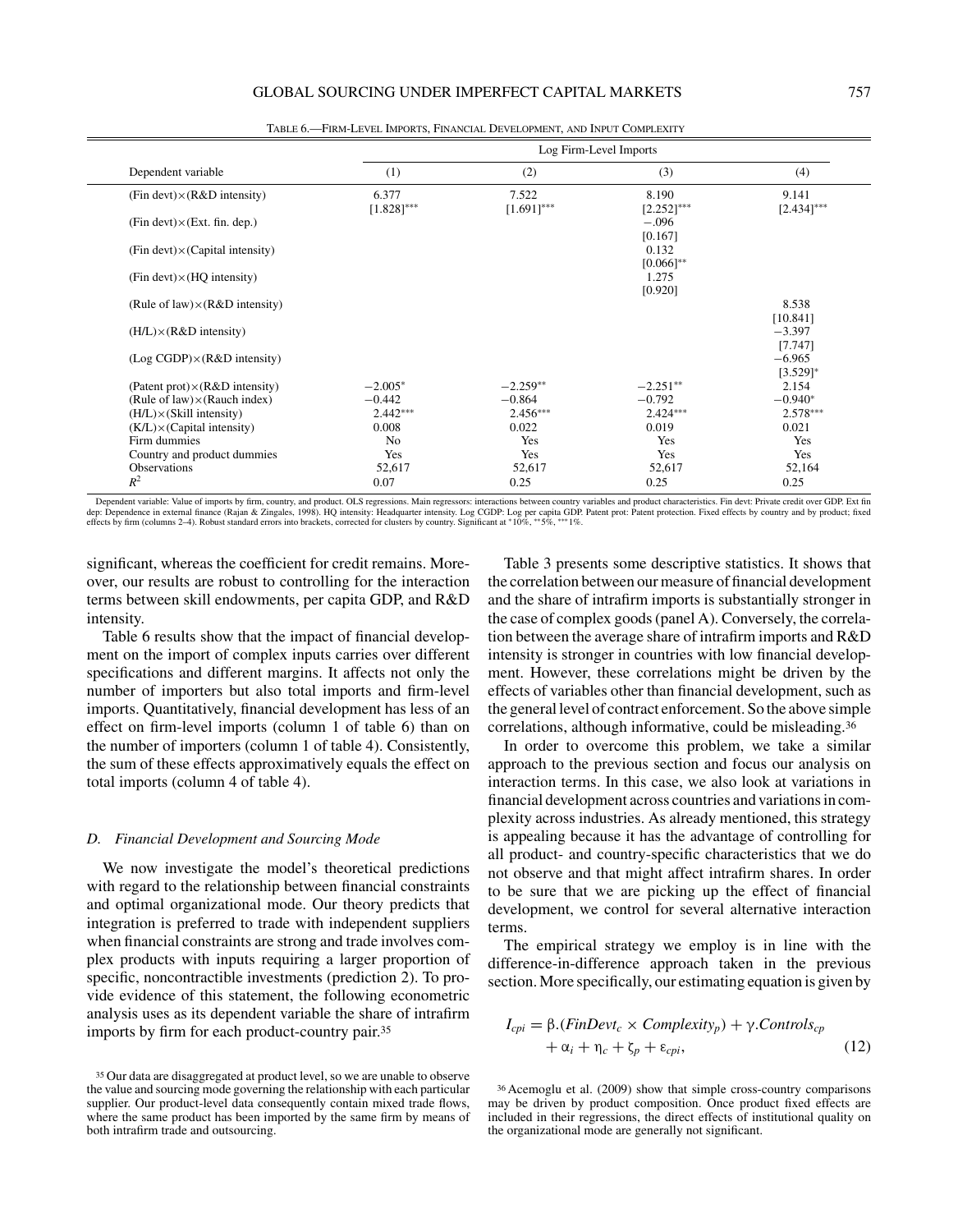|                                             | Share of Intrafirm Imports  |                             |                             |                             |                             |  |  |
|---------------------------------------------|-----------------------------|-----------------------------|-----------------------------|-----------------------------|-----------------------------|--|--|
| Dependent Variable<br>Estimation            | (1)<br><b>OLS</b>           | (2)<br><b>OLS</b>           | (3)<br><b>OLS</b>           | (4)<br><b>OLS</b>           | (5)<br>Logit                |  |  |
| (Fin devt) $\times$ (R&D intensity)         | $-0.702$<br>$[0.162]^{***}$ |                             | $-0.818$<br>$[0.196]^{***}$ | $-0.790$<br>$[0.162]^{***}$ | $-7.370$<br>$[2.446]^{***}$ |  |  |
| (Fin devt) $\times$ (Rauch index)           |                             | $-0.037$<br>$[0.013]^{***}$ |                             |                             |                             |  |  |
| $(Fin devt) \times (Ext fin dep)$           |                             |                             | 0.031<br>[0.022]            |                             |                             |  |  |
| (Fin devt) $\times$ (Capital intensity)     |                             |                             | 0.007<br>[0.012]            |                             |                             |  |  |
| (Fin devt) $\times$ (HQ intensity)          |                             |                             | 0.071<br>[0.126]            |                             |                             |  |  |
| (Rule of law) $\times$ (R&D intensity)      |                             |                             |                             | 0.657<br>[1.002]            |                             |  |  |
| (Rule of law) $\times$ (Capital intensity)  |                             |                             |                             | $-0.067$<br>[0.042]         |                             |  |  |
| (FDI restrictions) $\times$ (R&D intensity) |                             |                             |                             | 0.005<br>[0.012]            |                             |  |  |
| (Patent prot) $\times$ (R&D intensity)      | 0.211                       | 0.109                       | 0.224                       | 0.075                       | 0.884                       |  |  |
| (Rule of law) $\times$ (Rauch index)        | $0.118***$                  | $0.176***$                  | $0.125***$                  | 0.046                       | $1.514***$                  |  |  |
| $(H/L) \times (Skill$ intensity)            | 0.039                       | $-0.017$                    | 0.016                       | 0.064                       | 0.492                       |  |  |
| $(K/L) \times (Capital$ intensity)          | $0.010**$                   | $0.011**$                   | $0.009*$                    | $0.015**$                   | 0.088                       |  |  |
| Firm dummies                                | Yes                         | Yes                         | Yes                         | Yes                         | Yes                         |  |  |
| Country and product dummies                 | Yes                         | Yes                         | Yes                         | Yes                         | Yes                         |  |  |
| <b>Observations</b>                         | 52,617                      | 52,617                      | 52,617                      | 52,613                      | 50,159                      |  |  |
| $R^2$ or log likelihood                     | 0.65                        | 0.65                        | 0.65                        | 0.65                        | $-9,672$                    |  |  |

Table 7.—Intrafirm Imports, Financial Development, and Input Complexity

Dependent variable: Share of intrafirm imports, by firm, country, and product. OLS regressions except in column 5. Logit regression, dropping mixed strategies (keeping observations where the dependent variable is either 0 or 1). Main regressors: interactions between country variables and product characteristics. Fin devt: Private credit over GDP. Rauch index: Equal to 1 for goods that are not traded on integrated market or reference priced (Rauch, 1999). Ext fin dep: Dependence in external finance (Rajan & Zingales, 1998). HQ intensity: Headquarter intensity. Log CGDP: Log per capita GDP. Patent prot: Patent protection. Fixed effects by firm, country, and product. Robust standard errors into brackets, corrected for clusters by country. Significant at <sup>∗</sup>10%, ∗∗5%, ∗∗∗1%.

where  $FinDev_t$  is the financial development variable for country  $c$ , *Complexity*<sub>p</sub> is the complexity index for traded input *p*, and  $\alpha_i$ ,  $\eta_c$ , and  $\zeta_p$  are fixed effects by firm, country, and product, respectively. Thus, our identification strategy focuses on within-firm variations in sourcing modes across product-country cells. We estimate the above equation using ordinary least squares (OLS) and report robust standard errors with correction for clusters by country. One potential problem with estimating equation (12) by OLS is that our dependent variable is defined as a share and is therefore bounded between 0 and 1. To account for this, we can also estimate the model under a fractional logit specification and obtain very similar results. As a robustness check, we provide results from the estimation of a conditional logit model using only "pure" organizational strategies (when the share of intrafirm trade in a product-country cell is either 100% or 0). Note, however, that such an approach potentially loses valuable information, as around 13% of our observations are mixed.

Results are presented in table 7. The coefficient of main interest is, as before, the interaction between financial development and complexity. As can be seen from column 1, the coefficient is negative and significant. This result is robust to the inclusion of a full set of country, product, and firm fixed effects, which are included in all regressions presented in this section.

We obtain very similar coefficients for financial development whether firm dummies are included or not. It implies that the effects we are picking up are not due to any unobserved firm characteristics that may systematically affect

the choice between intrafirm and arm's-length trade. For example, Antràs and Helpman (2004, 2008) predict that more productive firms tend to trade relatively more within the firm than less productive firms do.37

In addition, as can be seen from the table, all the regressions include the following set of controls. First, the index of patent protection is interacted with R&D intensity. Multinational firms may prefer to source complex inputs from an affiliate in order to reduce technological imitation and appropriation by local competitors, and these forces might be stronger in environments where intellectual property rights are weakly enforced. This coefficient, however, is not significant in most specifications. Second, we control for judicial quality, interacted with the Rauch index. Foreign firms' internalization decisions may be affected by the quality of judicial system; rule-of-law effects could arguably be greater in contract-dependent industries. This coefficient is positive in all specifications, consistent with the findings of Defever and Toubal (2007) for French firms. In addition, its inclusion does not affect the relevance of the financial development variable. Finally, all of our regressions include controls for traditional comparative advantage determinants, interacting capital intensity and skill intensity at product level with capital and skill endowments at country level, respectively. Note that we have chosen to report results from regressions including all of these controls together in order to limit the number

<sup>37</sup> Defever and Toubal (2007) and Corcos et al. (2008) test this prediction using the same data set.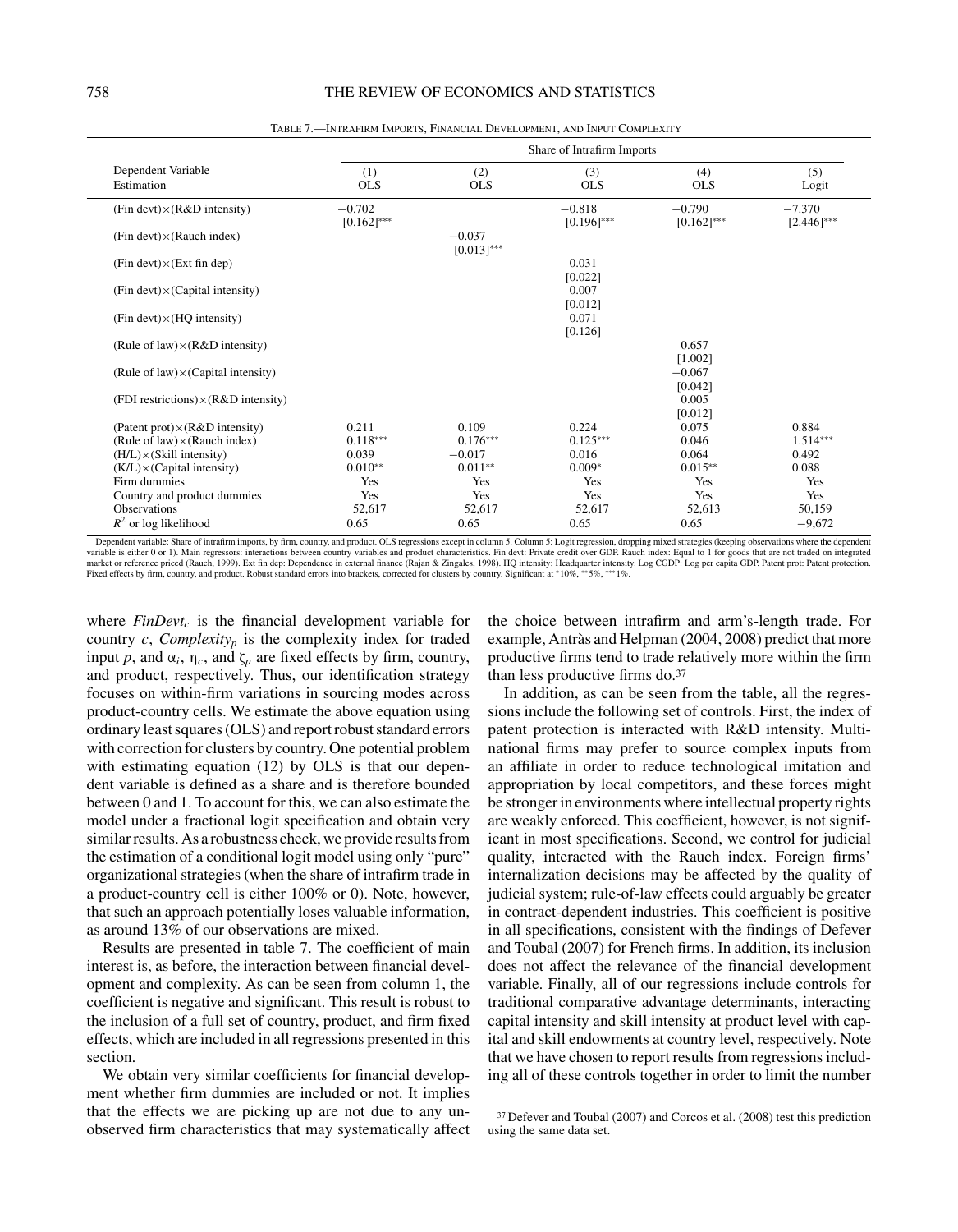of columns. Yet our results remain the same when we add one control at a time and are similar when we exclude firm fixed effects.38

We perform various robustness checks to ensure that it is really the interaction of financial development and R&D intensity that drives the intrafirm share effects on which we report. In column 2, we use the Rauch index and obtain significant coefficients with the expected signs. This result indicates that trade is more likely to occur with an affiliate when financial development is low and the product is more specific. In column 3, we interact financial development with other product characteristics. It might be argued that if complex industries are more dependent on external finance, our results might be picking up the effect of external finance dependence instead of complexity. In column 3, the inclusion of the interaction between financial development and the external finance index confirms that this is not the case. In the same column, we include an interaction term between financial development and capital intensity. Capital intensity may reflect the size of the industry's fixed costs or the intensity in headquarter services (as argued in Antràs, 2003). We also use an alternative index of headquarter intensity constructed from the ratio of value added over sales in the corresponding industry in France. None of these controls turns out to be significant.

In column 4, we address other important questions by including three additional controls. We first include an interaction between the rule-of-law measure and R&D intensity. This coefficient is not significant, while the interaction between financial development and R&D intensity remains negative and significant. Therefore, our results on the impact of financial development on the share of intrafirm trade are not driven by the overall level of contract enforcement. Second, we interact rule of law with capital intensity. The coefficient is negative, but not statistically different from 0. Note that its sign is in line with the prediction by Antràs and Helpman (2008) and the empirical results of Bernard et al. (2010). Third, we may be concerned with whether financial development, measured by private credit to GDP, is endogenous to the intensity of FDI in the country. However, we show that the inclusion of a measure of restrictions on foreign investors does not alter our result. Note that we obtain a similar result when controlling directly for FDI inflows.

Finally, column 5 presents the results of the conditional logit estimation, including firm fixed effects and other controls, from which mixed strategies are dropped (the dependent variable is thus equal to either zero or unity). Again, the sign and level of significance of our coefficient of interest are in line with prediction 2.

We also perform robustness checks on the estimating sample. We run the above regressions minus Asian, African, and small countries (fewer than 1 million inhabitants) and obtain the same results. Our results are robust to the elimination of one country at a time (obtaining even stronger results when we drop Japan and the United States, which have the highest ratios of private credit to GDP). In appendix D we examine narrower definitions of intermediate imports and restrict our sample to groups with headquarters in France. We find similar and even stronger results.

#### **IV. Conclusion**

In recent years, international trade literature has devoted substantial efforts to understand the role of institutions in shaping trade patterns. In this paper, we propose a new mechanism driven by an interaction between financial development and the extent of contract incompleteness. We argue that suppliers' financial constraints exacerbate the hold-up problem and impact on multinational firms' optimal sourcing strategies. These effects are stronger in complex industries characterized by higher degrees of contract incompleteness. Further, the model shows that vertical integration alleviates financial constraints, albeit at the cost of lower efforts and productivity.

The model generates two novel predictions. First, we predict that financial development creates a comparative advantage in the supply of complex products. Second, we should observe higher shares of intrafirm trade in complex products from countries with a low level of financial development. These predictions are tested using detailed firm-level data on the international operations of multinational firms located in France. We use a difference-in-difference approach, which allows the inclusion of country and product fixed effects. A 1 standard deviation increase in the level of financial development yields an increase of 9% in the number of multinational firms importing complex goods compared to basic goods, an increase of 7% in the volume of firm-level imports, and a decrease of 3% in the share of intrafirm trade.39 These results are robust to different measures of the complexity and specificity of the traded goods, alternative measures of the level of financial development, and the inclusion of firm fixed effects among other controls. The estimated effect of financial development appears to be as large as that of contract enforcement.

As pointed up by the model, the positive effect of financial development on international trade is not limited to isolated exporters but carries over into multinationals' suppliers. Multinational firms are known to play an important role in the transfer of technologies to suppliers located in less developed countries, where the adoption of technologies constitutes a major source of productivity growth. One implication of our model is that suppliers located in countries with poor financial institutions are less likely to acquire new technological knowledge to produce complex products. This mechanism may explain, for example, why the presence of multinational

<sup>38</sup> In unreported estimates, we also control for the interaction between per capita GDP and complexity to check whether we are indeed picking up the level of overall development rather than a financial channel. This interaction term comes out positive, but it is not significant.

<sup>39</sup>Based on a comparison of goods that differ by 1 standard deviation in their level of complexity.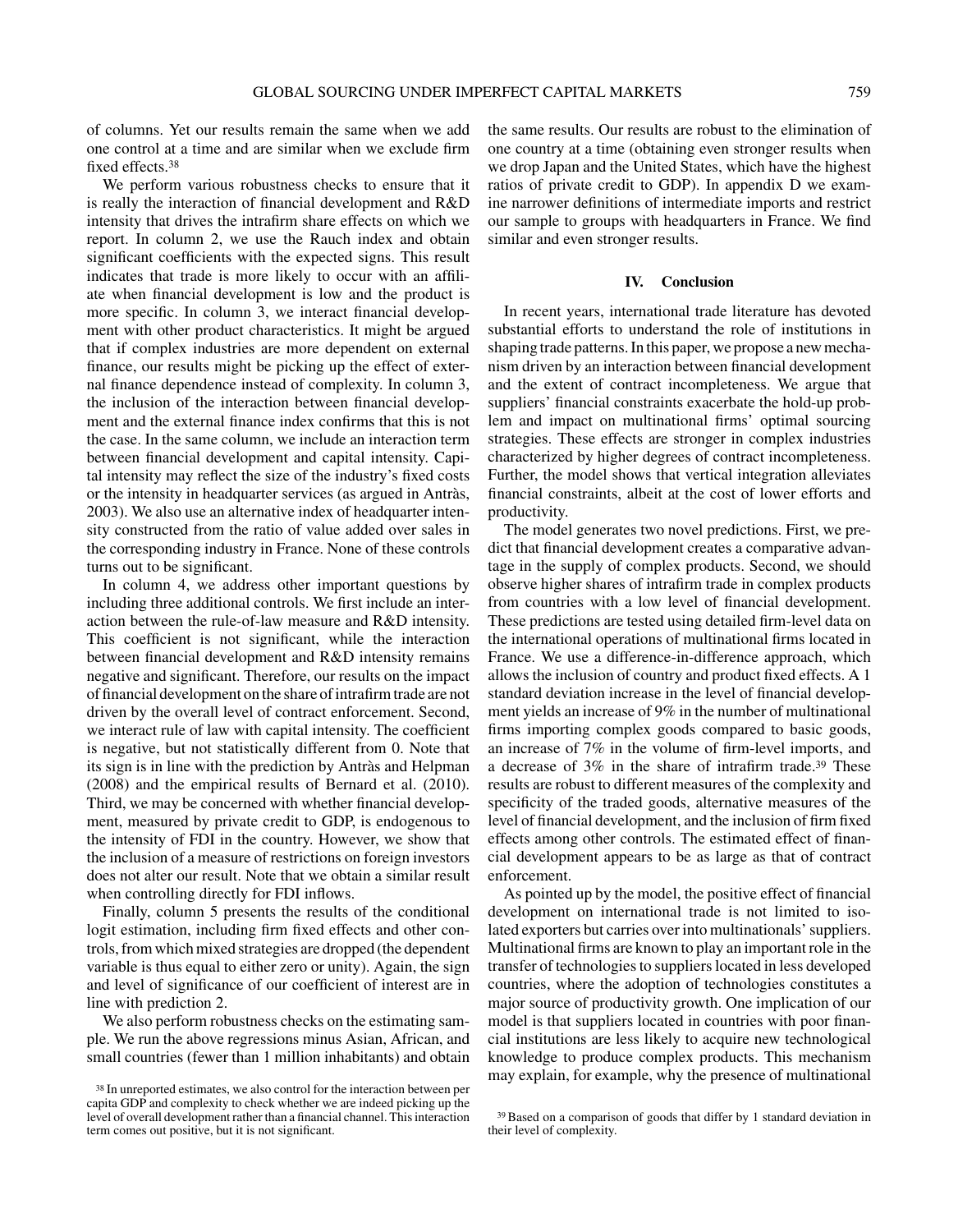firms has a stronger impact on growth in countries with better financial institutions (Alfaro et al., 2004).

#### REFERENCES

- Acemoglu, Daron, Philippe Aghion, Rachel Griffith, and Fabrizio Zilibotti, "Vertical Integration and Technology: Theory and Evidence," *Journal of the European Economic Association* 85:5 (2010), 1–45.
- Acemoglu, Daron, Pol Antràs, and Elhanan Helpman,"Contracts and Technology Adoption," *American Economic Review* 97:3 (2007), 916–943.
- Acemoglu, Daron, Simon Johnson, and Todd Mitton, "Determinants of Vertical Integration: Finance, Contracts and Regulation," *Journal of Finance* 63:3 (2009), 1251–1290.
- Aghion, Philippe, Abijit Banerjee, and Thomas Piketty "Dualism and Macroeconomic Volatility," *Quarterly Journal of Economics* 114:4 (1999), 1359–1397.
- Aghion, Philippe, and Patrick Bolton, "An Incomplete Contracts Approach to Financial Contracting," *Review of Economic Studies* 59:3 (1992), 473–494.
- Aghion, Philippe, and Jean Tirole, "On the Management of Innovation," *Quarterly Journal of Economics* 109:4 (1994), 1185–1209.
- Alfaro, Laura, Areendam Chanda, Sebnem Kalemli-Ozcan, and Selin Sayek, "FDI and Economic Growth: The Role of Local Financial Markets," *Journal of International Economics* 64:1(2004), 89–112.
- Antràs, Pol, "Firms, Contracts, and Trade Structure," *Quarterly Journal of Economics* 118:4 (2003), 1375–1418.
- ——— "Incomplete Contracts and the Product Cycle," *American Economic Review* 95:4 (2005), 1054–1073.
- Antràs, Pol, Mihir Desai, and Fritz Foley "Multinational Firms, FDI Flows and Imperfect Capital Markets," *Quarterly Journal of Economics* 124:3 (2009), 1171–1219.
- Antràs, Pol, and Elhanan Helpman, "Global Sourcing," *Journal of Political Economy* 112:3 (2004), 552–580.
	- "Contractual Frictions and Global Sourcing," in Elhanan Helpman, Dalia Marin, and Thierry Verdier (Eds.), *The Organization of Firms in a Global Economy* (Cambridge, MA: Harvard University Press, 2008).
- Antràs, Pol, and Esteban A. Rossi-Hansberg, "Organizations and Trade," *Annual Review of Economics* 1, (2009), 43–64.
- Basco, Sergi, "Financial Development and the Product Cycle," MIT, mimeograph (2008).
- Beck, Thorsten, "Financial Development and International Trade: Is There a Link?" *Journal of International Economics* 57 (2002), 107– 131.
	- ——— "Financial Dependence and International Trade," *Review of International Economics* 11 (2003), 296–316.
- Beck, Thorsten, Ash Demirguc-Kunt, and Ross Levine, "A New Database on Financial Development and Structure," *World Bank Economic Review* 14 (2000), 597–605.
- Becker, B., and David Greenberg, "Financial Development and International Trade," working paper (2007).
- Berkowitz, Daniel, Johannes Moenius, and Katharina Pistor, "Trade, Law and Product Complexity," this Review 88:2 (2006), 363–373.
- Bernard, Andrew, J. Bradford Jensen, Stephen J. Redding, and Peter K. Schott, "Intra-Firm Trade and Product Contractibility," *American Economic Review, Papers and Proceedings* 100:2 (2010), 444–448.
- Cameron, A. Colin, and Pravin K. Trivedi, *Regression Analysis of Count Data* (Cambridge: Cambridge University Press, 1998).
- Campa, José M., and Linda Goldberg, "The Evolving External Orientation of Manufacturing Industries: Evidence from Four Countries," *Federal Reserve Bank of New York Economic Policy Review* 4 (1997), 79–99.
- Carluccio, Juan, and Thibault Fally, "Global Sourcing under Imperfect Capital Markets," CEPR discussion paper no. 7868 (2010).
	- ——— "Foreign Entry and Spillovers with Technological Incompatibilities in the Supply Chain," University of Colorado at Boulder, mimeograph (2012).
- Caves, Richard E. *Multinational Enterprise and Economic Analysis*, 3rd ed. (Cambridge: Cambridge University Press, 2007).
- Chaney, Thomas, "Liquidity Constrained Exporters," University of Chicago, mimeograph (2005).
- Cohen, Wesley M., and Daniel A Levinthal, "Innovation and Learning: The Two Faces of R&D," *Economic Journal* 99:397 (1989), 569–596.
- Corcos, Gregory, Delphine M. Irac, Giordano Mion, and Thierry Verdier, "The Determinants of Intra-Firm Trade," Université Catholique de Louvain, mimeograph (2008).
- Costinot, Arnaud, "On the Origins of Comparative Advantage,"*Journal of International Economics* 77:2 (2009), 255–264.
- Defever, Fabrice, and Farid Toubal, "Productivity and the Sourcing Modes of International Firms: Evidence from French Firm-Level Data," CEP discussion paper no. 842 (2007).
- Desai, Mihir A., C. Fritz Foley, and James R. Hines Jr., "A Multinational Perspective on Capital Structure Choice and Internal Capital Markets," *Journal of Finance* 59:6 (2004a), 2451–2488.
- "The Costs of Shared Ownership: Evidence from International Joint Ventures," *Journal of Financial Economics* 73: 2 (2004b), 323– 374.
- Dixit, Avinash K., and Joseph. E. Stiglitz, "Monopolistic Competition and Optimum Product Diversity," *American Economic Review* 67:3 (1977), 297–308.
- Djankov, Simeon, Caralee McLiesh, and Andrei Shleifer, "Private Credit in 129 Countries," *Journal of Financial Economics* 84 (2007), 299– 329.
- Do, Quy-Toan, and Andrei Levchenko, "Comparative Advantage, Demand for External Finance, and Financial Development," *Journal of Financial Economics* 86:3 (2007), 796–834.
- Ethier, Wilfred, and James Markusen, "Multinationals, Technical Diffusion, and Trade," *Journal of International Economics* 41 (1996), 1–28.
- Feenstra, Robert C., "Integration of Trade and Disintegration of Production in the Global Economy," *Journal of Economic Perspectives* 12:4 (1998), 31–50.
- Feenstra, Robert C., and Gordon H. Hanson. "Globalization, Outsourcing, and Wage Inequality," *American Economic Review Papers and Proceedings* 96:2 (1996), 240–245.
- "Ownership and Control in Outsourcing to China: Estimating the Property Rights Theory of the Firm," *Quarterly Journal of Economics*, 120:2 (2005), 729–762.
- Gibbons, Robert "Four Formal(izable) Theories of the Firm," *Journal of Economic Behavior and Organization* 58 (2005), 200–245.
- Ginarte, Juan C., and Walter G. Park, "Determinants of Patent Rights: A Cross-National Study," *Research Policy* 26:3 (1997), 283–301.
- Grossman, Sandford, and Oliver Hart, "The Costs and Benefits of Ownership: A Theory of Vertical and Lateral Integration," *Journal of Political Economy* 94:4 (1986), 691–719.
- Hall, Robert, and Charles Jones "Why Do Some Countries Produce So Much More Output per Worker Than Others?" *Quarterly Journal of Economics* 114(1999), 83–116.
- Hart, Oliver, and John Moore, "Property Rights and the Nature of Firms," *Journal of Political Economy* 98:6 (1990), 1119–1158.
- ——— "Foundations of Incomplete Contracts," *Review of Economics Studies* 66 (1999), 115–138.
- Holmstrom, Bengt, and John Roberts, "The Boundaries of a Firm Revisited," *Journal of Economic Perspectives* 12 (1998), 73–94.
- Holmstrom, Bengt, and Jean Tirole, "Financial Intermediation, Loanable Funds, and the Real Sector," *Quarterly Journal of Economics* 112:3 (1997), 663–669.
- Hummels, Davis, Jun Ishii, and Kei-Mu Yi, "The Nature and Growth of Vertical Specialization in World Trade," *Journal of International Economics* 54:1(2001), 75–96.
- Jaffe, D. M., and Joseph Stiglitz, "Credit Rationing," in Benjamin M. Friedmann and Frank H. Hahn (Eds.), *Handbook of Monetary Economics II* (Amsterdam: Elsevier, 1990).
- Kaufmann, Daniel, Aart Kraay, and Massimo Mastruzzi, "Governance Matters III: Governance Indicators for 1996–2002," World Bank working paper no. 3106 (2003).
- King, Robert G., and Ross Levine, "Finance and Growth: Schumpeter Might Be Right," *Quarterly Journal of Economics* 108:3 (1993a), 717– 738.
	- "Finance, Entrepreneurship, and Growth: Theory and Evidence," *Journal of Monetary Economics* 32:3 (1993b), 513–542.
- Klapper, Leora, Luc Laeven, and Raghuram Rajan, "Entry Regulation as a Barrier to Entrepreneurship," *Journal of Financial Economics* 82 (2006), 591–629.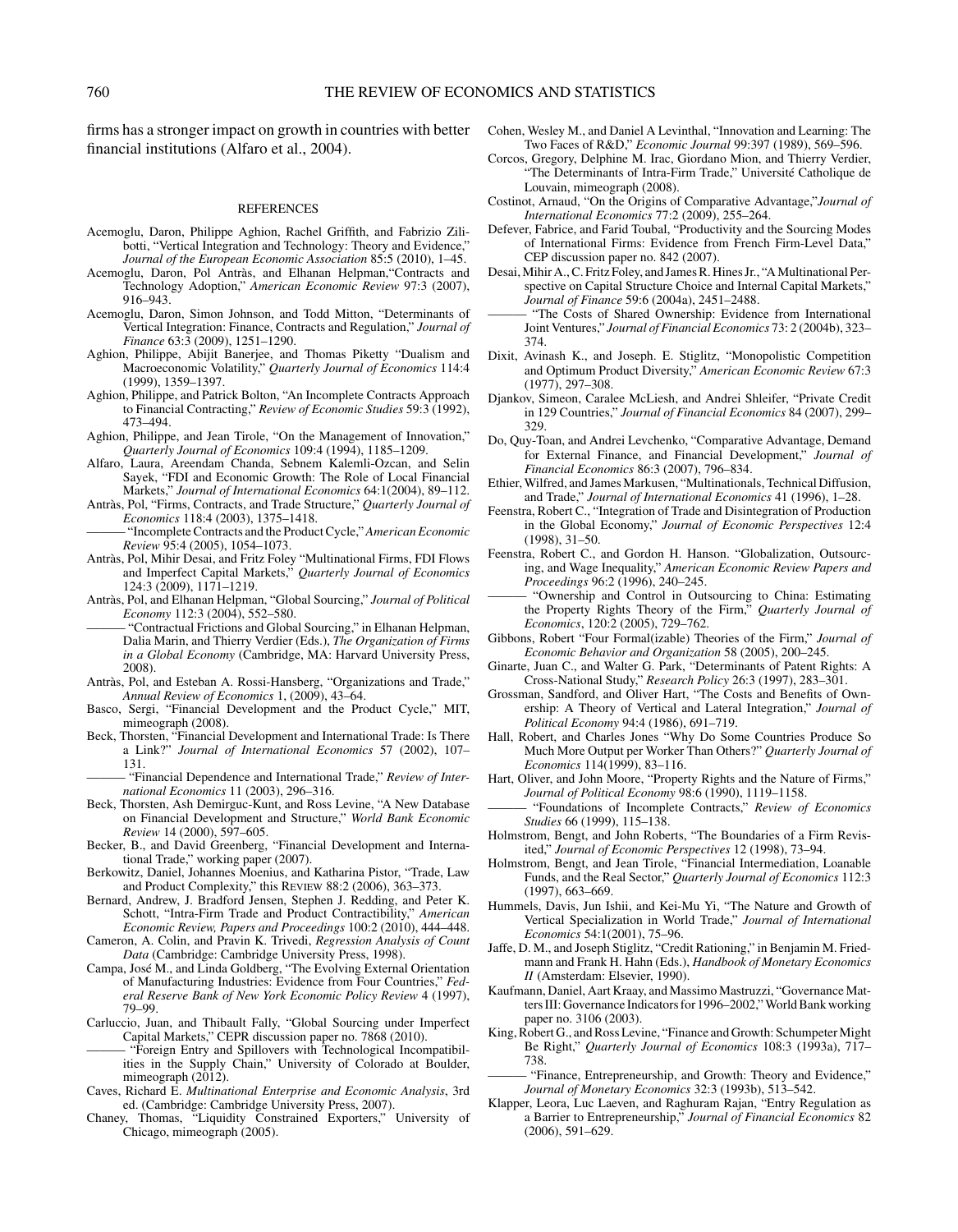- Kletzer, Kenneth, and Pranab Bardhan, "Credit Markets and Patterns of International Trade," *Journal of Development Economics* 27 (1987), 57–70.
- Lafontaine, Francine, and Margaret Slade, "Vertical Integration and Firm Boundaries: The Evidence," *Journal of Economic Literature* 45:3 (2007), 631–687.
- La Porta, Rafael, Florencio Lopez-de-Silanes, and Andrei Shleifer, "Law and Finance," *Journal of Political Economy* 106:6 (1998), 1113– 1155.
- "The Economic Consequences of Legal Origins," Journal of Eco*nomic Literature* 46:2 (2008), 285–332.
- Lall, Sanjaya, "The Technological Structure and Performance of Developing Country Manufactured Exports, 1985–98," *Oxford Development Studies* 28:3 (2000), 337–390.
- Legros, Patrick, and Andrew Newman, "Competing for Ownership," *Journal of the European Economic Association* 6 (2008), 1279–1308.
- Levchenko, Andrei, "Institutional Quality and International Trade," *Review of Economic Studies* 74:3 (2007), 791–819.
- Macchiavelo, Rocco, "Financial Development and Vertical Integration: Theory and Evidence," *Journal of the European Economic Association* 10 (2012), 255–289.
- Manova, Kalina, "Credit Constraints, Heterogeneous Firms and International Trade," Stanford University, mimeograph (2006).
- "Credit Constraints, Equity Market Liberalizations and International Trade," *Journal of International Economics* 76:1 (2008), 33–47.
- Manova, Kalina, Shang-Jin Wei, and Zhiwei Zhang, "Firm Exports and Multinational Activity under Credit Constraints," Standford University, mimeograph (2009).
- Nunn, Nathan, "Relationship Specificity, Incomplete Contracts and the Pattern of Trade," *Quarterly Journal of Economics* 122:2 (2007), 569–600.
- Nunn, Nathan, and Daniel Trefler "The Boundaries of the Multinational Firm: An Empirical Analysis," in Elhanan Helpman, Dalia Marin, and Thierry Verdier (Eds.), *The Organization of Firms in a Global Economy* (Cambridge, MA: Harvard University Press, 2008).
- Rajan, Raghuram and Luigi Zingales, "Financial Dependence and Growth," *American Economic Review* 88 (1998), 559–586.
- Rauch, James E.,"Networks versus Markets in International Trade," *Journal of International Economics* 48:1 (1999), 7–35.
- Santos Silva, Joao, and Silvana Tenreyro, "The Log of Gravity," this review 88:4 (2006), 641–658.
- Schneider, M., and Tornell, A. "Balance Sheet Effects, Bailout Guarantees and Financial Crises," *Review of Economic Studies* 71 (2004), 1–31.
- Segal, Ilya, "Complexity and Renegotiation: A Foundation for Incomplete Contracts," *Review of Economic Studies* 66 (1999), 57–82.
- Svaleryd, Helena, and Jones Vlachos, "Financial Markets, the Pattern of Instustrial Specialization, and Comparative Advantage," *European Economic Review* 49 (2005), 113–144.

UNCTAD, *World Investment Report* (Geneva: UNCTAD, 2002).

- Yeaple, Stephen, "Offshoring, Foreign Direct Investment, and the Structure of U.S. Trade," *Journal of the European Economic Association* 4:2–3 (2006), 602–611.
- "Firm Heterogeneity and the Structure of U.S. Multinational Activity," *Journal of the European Economic Association* 65:1 (2009),  $1 - 20$ .
- Yeats, Alexander, "Just How Big Is Global Production Sharing?" in Sven W. Arndt and Henryk Kierzkowski (Eds.), *Fragmentation: New Production Patterns in the World Economy* (New York: Oxford University Press, 2001).

# APPENDIX A

#### **Derivation of the Model with Relationship-Specific Investments by the Multinational**

In this framework, investments in specific tasks are determined by the organizational form. Under the incentive compatibility constraint (IC), investments made by the supplier in complex tasks maximize its ex post revenues  $Y_s^Z$  minus costs *C*, where  $Z \in \{I, O\}$  refers to the organizational form. Under outsourcing, the level of effort equals

where 
$$
a = A\rho^{\sigma-1}
$$
 is a constant and coefficient 2 in brackets comes from the symmetric Nash bargaining solution.

Under integration, the supplier retains only a fraction  $\frac{\delta}{2}$  of ex post revenues in the bargaining stage, whereas the buyer retains a fraction  $\frac{2-\delta}{2}$ . Given this, the optimal level of noncontractible effort is a function of the unit cost of effort and holds:

$$
e_S^l(c) = a\rho \delta^{\sigma} (2c)^{-\sigma} < e_S^o(c),
$$
\n
$$
e_M^l(c) = a\rho \left(2 - \delta\right)^{\sigma} (2c)^{-\sigma} > e_M^o(c).
$$

Efforts are lower than under outsourcing for the supplier but larger than outsourcing for the multinational.

As before, efforts in basic tasks are contractible, and it can be easily shown that the first-best level is achieved regardless of the organizational choice and of who implements the effort:

$$
q_S^o(c) = q_S^l(c) = q_M^o(c) = q_M^l(c) = a\rho c^{-\sigma}.
$$

#### *A.1 Multinational Firms' Profits and Organizational Choice*

Let  $\beta \in [0, 1]$  denote the share of complex tasks to be performed by the buyer.

In the benchmark case where *W* is large and capital markets are frictionless, the financial constraint (FC) is slack. The only restraint on the actions of the multinational firm is the necessity to ensure the supplier's participation (ensuring that the supplier gets nonnegative profits). In this case, the multinational is able to extract the entire surplus from the relationship, and total profits equal total revenues *Y* minus total costs *C*:

$$
\overline{\Pi}^{\circ}(\theta, c) = a\theta \left(1 - \frac{\rho}{2}\right) (2c)^{1-\sigma} + a(1 - \theta)(1 - \rho) c^{1-\sigma}
$$

$$
\overline{\Pi}^{\prime}(\theta, c) = \beta(2 - \delta)^{\sigma-1} a\theta \left(1 - \rho + \frac{\delta\rho}{2}\right) (2c)^{1-\sigma}
$$

$$
+ (1 - \beta)\delta^{\sigma-1} a\theta \left(1 - \frac{\delta\rho}{2}\right) (2c)^{1-\sigma}
$$

$$
+ a(1 - \theta)(1 - \rho) c^{1-\sigma}.
$$

We find that integration is preferred to outsourcing  $(\overline{\Pi}^I(\theta, c) > \overline{\Pi}^o(\theta, c))$ whenever

$$
\beta>\beta^{I/O}\equiv\frac{1-\frac{\rho}{2}-\delta^{\sigma-1}\left(1-\frac{\delta\rho}{2}\right)}{(2-\delta)^{\sigma-1}-2\rho\left(1-\frac{\delta}{2}\right)^{\sigma}-\delta^{\sigma-1}\left(1-\frac{\delta\rho}{2}\right)}.
$$

We can verify that  $\beta^{I/O}$  lies strictly between 0 and 1.

Moreover, when  $β > β<sup>I/O</sup>$ , integration is preferable to outsourcing whatever the strength of financial constraints. When  $β < β<sup>I/O</sup>$  and the financial constraint is binding under outsourcing, the wealth threshold becomes

$$
W^{1/O}(\theta, c, \kappa) = a\theta (2c)^{1-\sigma} \left[ \beta(2-\delta)^{\sigma-1} \left( 1 - \rho + \frac{\delta \rho}{2} \right) + (1-\beta)\delta^{\sigma-1} \left( 1 - \frac{\delta \rho}{2} \right) - \frac{1+\kappa-\rho}{2} \right].
$$

This threshold follows the same properties described in proposition 3.

#### APPENDIX B

#### **Derivation of Figure 2**

Figure 2 plots optimal strategies in the  $(c^{\sigma-1}, \kappa)$  plane. The frontiers between regions are derived by equating profits under the two relevant strate-gies and solving for the pairs of *(c*<sup>σ</sup><sup>−</sup>1, κ*)* for which equality holds. Equality

 $e^{\circ}_M(c) = e^{\circ}_S(c) = a\rho(2c)^{-\sigma}$ ,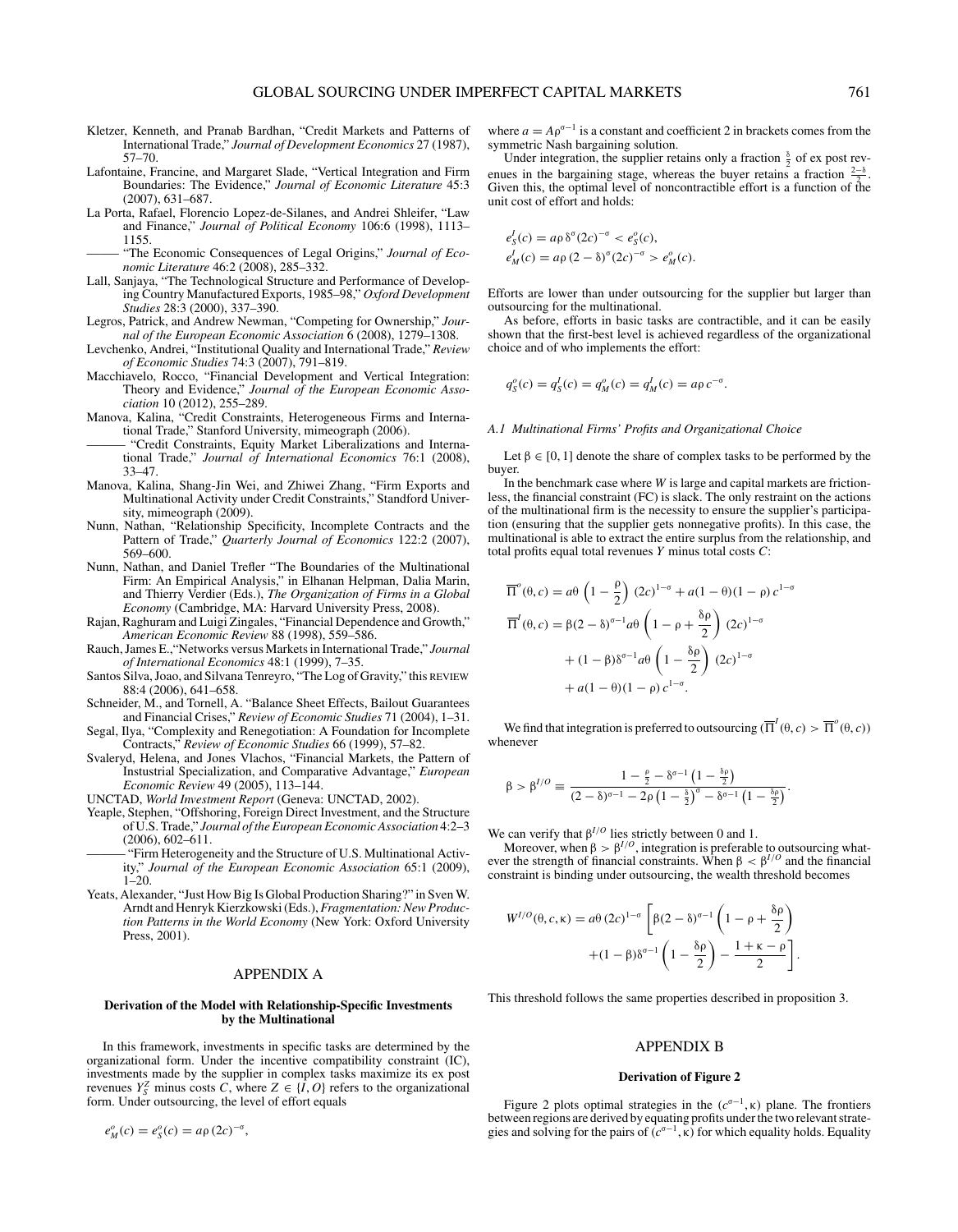between profits from outsourcing in the home country ("no import") and outsourcing in the foreign country ("outsourcing") is given by:

$$
c_1^{\sigma-1} = \frac{a\theta\left(\frac{1+\kappa-\rho}{2}\right)2^{1-\sigma} + a(1-\theta)(1-\rho)}{a\theta\left(1-\frac{\rho}{2}\right)2^{1-\sigma} + a(1-\theta)(1-\rho) - W},
$$

with  $\frac{\partial c_1^{q-1}}{\partial \kappa} > 0$ ;  $\frac{\partial c_1^{q-1}}{\partial \kappa} < 0$ ;  $\frac{\partial^2 c_1^{q-1}}{\partial \kappa^2} = 0$ ;  $\frac{\partial^2 c_1^{q-1}}{\partial \kappa \kappa} > 0$ .<br>Equality between profits from outsourcing and integration in the foreign country is given by

$$
c_2^{\sigma-1} = \frac{a\theta 2^{1-\sigma}}{W} \left[ \delta^{\sigma-1} \left( 1 - \frac{\delta \rho}{2} \right) - \left( \frac{1+\kappa - \rho}{2} \right) \right],
$$

with  $\frac{\partial c_2^{\sigma-1}}{\partial \kappa} > 0$ ;  $\frac{\partial c_2^{\sigma-1}}{\partial \theta} < 0$ ;  $\frac{\partial^2 c_2^{\sigma-1}}{\partial \kappa^2} = 0$ ;  $\frac{\partial^2 c_2^{\sigma-1}}{\partial \kappa \partial \theta} > 0$ .

Finally, the figure assumes for simplicity that financial constraints are not binding under integration. In this case, the frontier between the "no import" and "integration" regions is given by

$$
c_3^{\sigma-1} = \frac{\theta\left(1 - \frac{\delta\rho}{2}\right)\delta^{\sigma-1}2^{1-\sigma} + (1-\theta)(1-\rho)}{\theta\left(1 - \frac{\rho}{2}\right)2^{1-\sigma} + a(1-\theta)(1-\rho) - W},
$$

 $\frac{\partial^2 c_3^{a-1}}{\partial k} = 0; \frac{\partial c_3^{a-1}}{\partial \theta} > 0; \frac{\partial^2 c_3^{a-1}}{\partial \kappa^2} = 0; \frac{\partial^2 c_3^{a-1}}{\partial \kappa \partial \theta} < 0.$ 

When instead the financial constraint is binding at a point where the multinational firm is indifferent between outsourcing at home and integration of the foreign supplier, we have

$$
c_4^{\sigma-1} = \frac{a\theta\left(\frac{2-\delta+\kappa\delta-\rho\delta}{2}\right)2^{1-\sigma}\delta^{\sigma-1} + a(1-\theta)(1-\rho)}{a\theta\left(1-\frac{\rho}{2}\right)2^{1-\sigma} + a(1-\theta)(1-\rho) - W},
$$
  
ith  $\frac{\partial c_4^{\sigma-1}}{\partial \kappa} > 0$ ;  $\frac{\partial c_4^{\sigma-1}}{\partial \theta} > 0$ ;  $\frac{\partial^2 c_4^{\sigma-1}}{\partial \kappa^2} = 0$ ;  $\frac{\partial^2 c_4^{\sigma-1}}{\partial \kappa \partial \theta} < 0$ .

#### APPENDIX C

#### **Data Sources**

The rule-of-law variable is taken from Kaufmann, Kraay, and Mastruzzi (2003). It weights a number of variables capturing the perceptions of individuals about contract enforcement. It covers the years 1997 and 1998. Protection of intellectual property rights in 2000 is drawn from Ginarte and Park (1997). The FDI restrictions index is the Investment Freedom index

| TABLE C1.—LIST OF COUNTRIES TRADING WITH MULTINATIONAL FIRMS |  |
|--------------------------------------------------------------|--|
| IN FRANCE                                                    |  |

| Algeria         | Finland            | Madagascar         | Sierra Leone         |
|-----------------|--------------------|--------------------|----------------------|
| Angola          | Gabon              | Malaysia           | Singapore            |
| Argentina       | Germany            | Malta              | South Africa         |
| Australia       | Ghana              | Mauritius          | Spain                |
| Bangladesh      | Greece             | Mexico             | Sri Lanka            |
| <b>Benin</b>    | Guatemala          | Morocco            | Sweden               |
| Bolivia         | Guyana             | Mozambique         | Switzerland          |
| Brazil          | Haiti              | <b>Netherlands</b> | Syria                |
| Burkina Faso    | Honduras           | New Zealand        | Tanzania             |
| Cameroon        | Hong Kong          | Nicaragua          | Thailand             |
| Canada          | Hungary            | Niger              | Togo                 |
| Central African | Iceland            | Nigeria            | Trinidad and Tobago  |
| Republic        | India              | Norway             | Tunisia              |
| Chad            | Indonesia          | Pakistan           | Turkey               |
| Chile           | Iran               | Panama             | Uganda               |
| Colombia        | Ireland            | Papua New Guinea   | United Kingdom       |
| Congo           | Israel             | Paraguay           | <b>United States</b> |
| Costa Rica      | Italy              | Peru               | Uruguay              |
| Cyprus          | <b>Ivory Coast</b> | Philippines        | Venezuela            |
| Denmark         | Jamaica            | Poland             | Zambia               |
| Ecuador         | Japan              | Portugal           | Zimbabwe             |
| Egypt           | Jordan             | Romania            |                      |
| El Salvador     | Kenya              | Saudi Arabia       |                      |
| Fiji            | Korea, South       | Senegal            |                      |
|                 |                    |                    |                      |

Available data for private credit and other controls included in the benchmark regression (column 1 of Table 4).

produced by the Heritage Foundation for 2000. Physical capital and skilled labor endowment data are drawn from Hall and Jones (1999). GDP per capita in 1999 is obtained from the Penn World Tables database. The list of countries with information on financial development and other controls is shown in table C1.

The index of financial dependence we use is drawn from Klapper, Leaven, and Rajan (2006). It is constructed using the ISIC Revision 3 classification from Compustat data on U.S. firms, in keeping with the Rajan and Zingales (1998) methodology. Financial dependence is defined as 1 minus the ratio of cash flow to investment, taking the average across years for a given firm (the 1990s) and the median across firms in the sector.

Skill and physical capital endowments are interacted with indices of skill and capital intensity. Assuming perfect labor markets and homogeneous firms, differences in skill intensities across industries are reflected by differences in wages. Using the Annual Manufacturing Survey on French

Table D1.—Robustness Checks: Trade in Intermediate Goods, Firms with Headquarter in France

|                                      |                           | Number of Importers       |                             | Aggregate Imports          |                            | Log Firm-Level Imports     |                             | Share of Intrafirm          |
|--------------------------------------|---------------------------|---------------------------|-----------------------------|----------------------------|----------------------------|----------------------------|-----------------------------|-----------------------------|
| Dependent variable<br>Estimation     | (1)<br>NegBin             | (2)<br>NegBin             | (3)<br>NegBin               | (4)<br>NegBin              | (5)<br><b>OLS</b>          | (6)<br><b>OLS</b>          | (7)<br><b>OLS</b>           | (8)<br><b>OLS</b>           |
| (Fin devt) $\times$ (R&D intensity)  | 11.201<br>$[3.531]^{***}$ | 11.238<br>$[3.939]^{***}$ | 14.031<br>[10.108]          | 29.670<br>$[9.645]^{**}$   | 6.017<br>$[1.714]^{***}$   | 8.145<br>$[2.905]^{***}$   | $-0.818$<br>$[0.224]^{***}$ | $-0.838$<br>$[0.309]^{***}$ |
| (Patent prot) $\times$ (R&D int.)    | $-2.495$<br>[2.016]       | $-0.986$<br>[2.286]       | $-5.128$<br>[4.712]         | $-5.814$<br>[6.263]        | $-2.891$<br>$[1.406]^{**}$ | $-2.145$<br>[1.843]        | 0.415<br>$[0.202]^{**}$     | 0.411<br>[0.390]            |
| (Rule of law) $\times$ (Rauch index) | 1.812<br>$[0.734]^{**}$   | 1.434<br>$[0.737]$ *      | $-0.028$<br>[1.304]         | $-0.714$<br>[1.703]        | $-1.247$<br>$[1.855]^{*}$  | $-2.104$<br>$[0.832]^{**}$ | 0.139<br>$[0.042]^{***}$    | $-0.029$<br>[0.057]         |
| $(H/L) \times (Skill$ intensity)     | 5.535<br>$[1.311]^{***}$  | 5.258<br>$[1.204]^{***}$  | 13.117<br>$[4.223]$ ***     | 13.770<br>$[4.926]^{***}$  | 1.778<br>$[0.928]$ *       | 1.380<br>[0.977]           | 0.117<br>[0.095]            | 0.177<br>[0.120]            |
| $(K/L) \times (Capital$ intensity)   | 0.229<br>$[0.088]^{***}$  | 0.197<br>$[0.086]^{**}$   | $-0.101$<br>$[0.281]^{***}$ | $-0.051$<br>$[0.277]^{**}$ | $-0.024$<br>[0.078]        | 0.023<br>[0.104]           | 0.009<br>[0.006]            | $-0.000$<br>[0.007]         |
| Headquarter in France                |                           | Yes                       |                             | Yes                        |                            | Yes                        |                             | Yes                         |
| Firm dummies                         | N <sub>0</sub>            | No                        | N <sub>o</sub>              | No.                        | Yes                        | Yes                        | Yes                         | Yes                         |
| Country and product FE               | Yes                       | Yes                       | Yes                         | Yes                        | Yes                        | Yes                        | Yes                         | Yes                         |
| <b>Observations</b>                  | 4,899                     | 4,556                     | 1,568                       | 1,307                      | 31,161                     | 14,686                     | 31,161                      | 14,686                      |
| $R^2$ or log likelihood              | $-5,380$                  | $-4,133$                  | 0.58                        | 0.56                       | 0.24                       | 0.26                       | 0.61                        | 0.60                        |

We drop imports in the same category as the main good produced by the importing business unit. In even-numbered columns, we restrict the sample to firms with headquarters in France. Dependent variable: number<br>of multinatio by country. Significant at <sup>∗</sup>10%, ∗∗5%, ∗∗∗1%.

with *<sup>∂</sup>c*σ−<sup>1</sup>

É